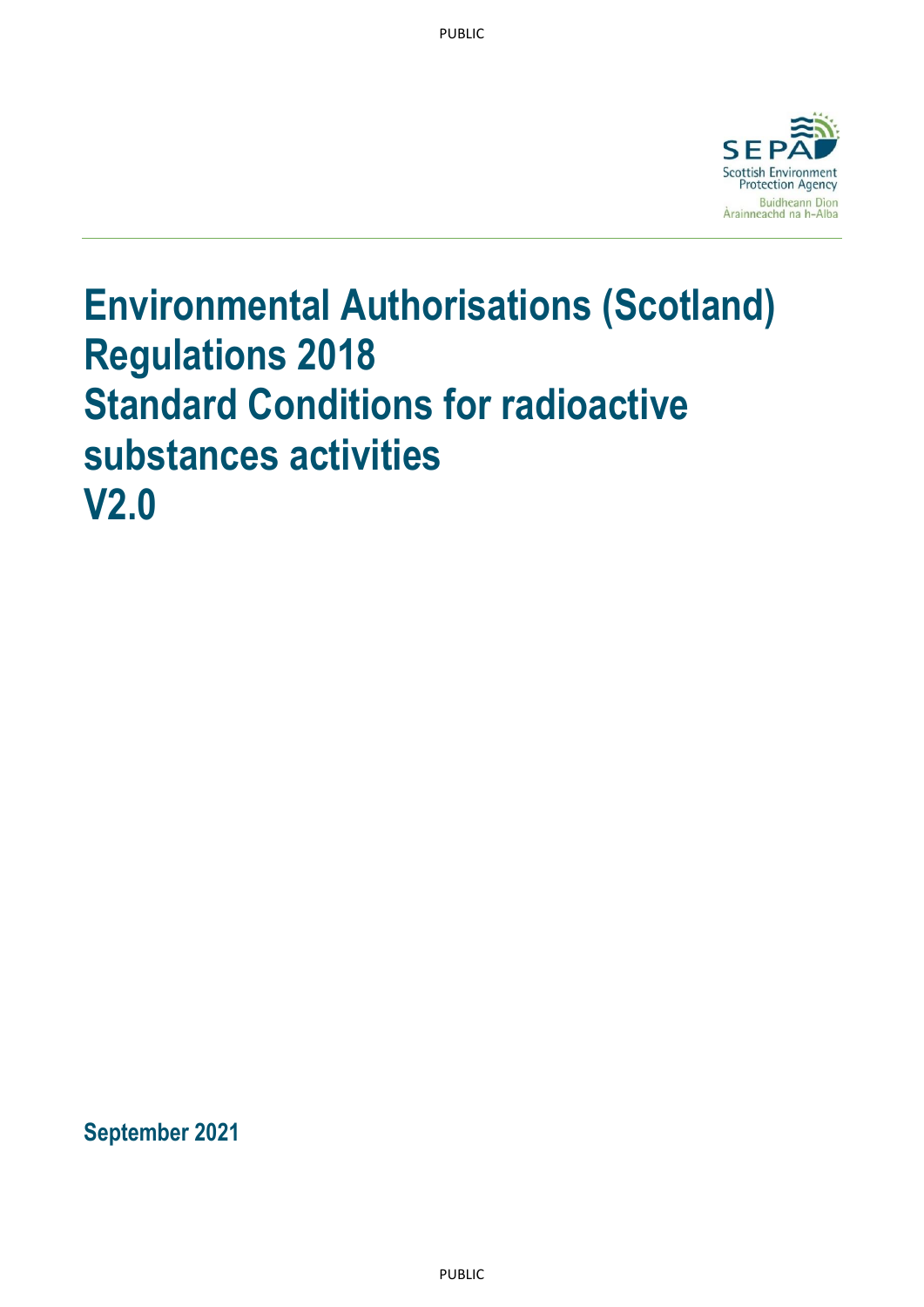PUBLIC

For information on accessing this document in an alternative format or language please contact SEPA by email at [equalities@sepa.org.uk](mailto:equalities@sepa.org.uk)

If you are a user of British Sign Language (BSL) the Contact Scotland BSL service gives you access to an online interpreter enabling you to communicate with us using sign language.

<http://contactscotland-bsl.org/>

#### [www.sepa.org.uk](http://www.sepa.org.uk/)

Strathallan House, Castle Business Park, Stirling, FK9 4TZ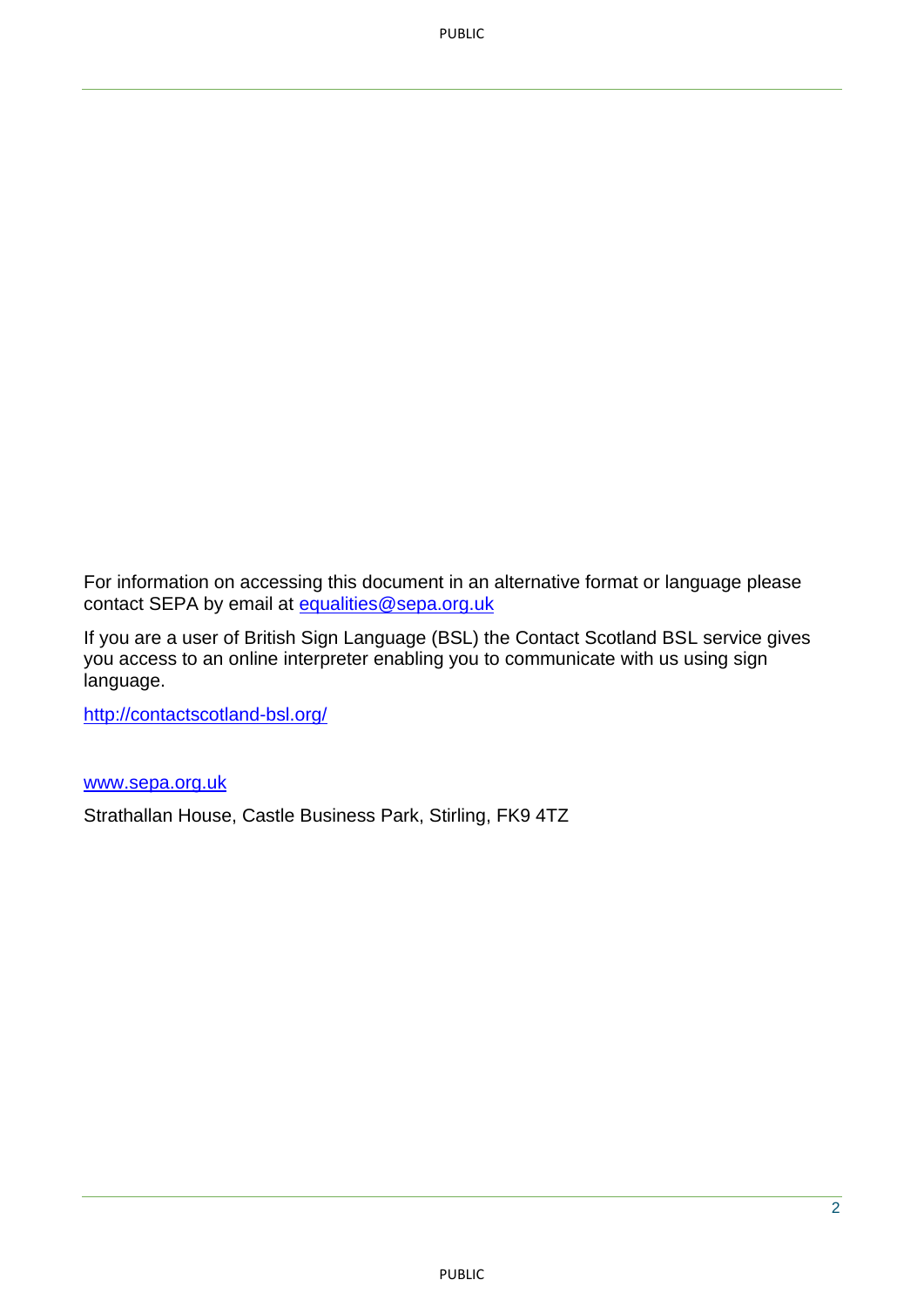# **Contents**

| A.1         |                                                                                             |    |
|-------------|---------------------------------------------------------------------------------------------|----|
| A.2         |                                                                                             |    |
| A.3         |                                                                                             |    |
| A.4         |                                                                                             |    |
| A.5         |                                                                                             |    |
| A.6         |                                                                                             |    |
| A.7         |                                                                                             |    |
| A.8         |                                                                                             |    |
| A.9         |                                                                                             |    |
| A.10        | Ceasing your authorised activity and leaving the authorised place                           |    |
| В.          |                                                                                             |    |
| B.1         |                                                                                             |    |
| B.2         |                                                                                             |    |
| <b>B.3</b>  |                                                                                             |    |
| B.4         |                                                                                             |    |
| B.5         |                                                                                             |    |
| <b>B.6</b>  |                                                                                             |    |
| B.7         |                                                                                             |    |
| <b>B.8</b>  |                                                                                             |    |
| <b>B.9</b>  |                                                                                             |    |
| <b>B.10</b> |                                                                                             |    |
| $C_{1}$     |                                                                                             |    |
| C.1         |                                                                                             |    |
| C.2         |                                                                                             | 10 |
| C.3         |                                                                                             |    |
| C.4         |                                                                                             |    |
| C.5         | Transfer of intermediate level radioactive waste to other parts of the United Kingdom<br>11 |    |
| C.6         |                                                                                             |    |
| C.7         |                                                                                             |    |
| D.          |                                                                                             |    |
| D.1         |                                                                                             |    |
| D.2         |                                                                                             |    |
| Е.          |                                                                                             |    |
| E.1         |                                                                                             |    |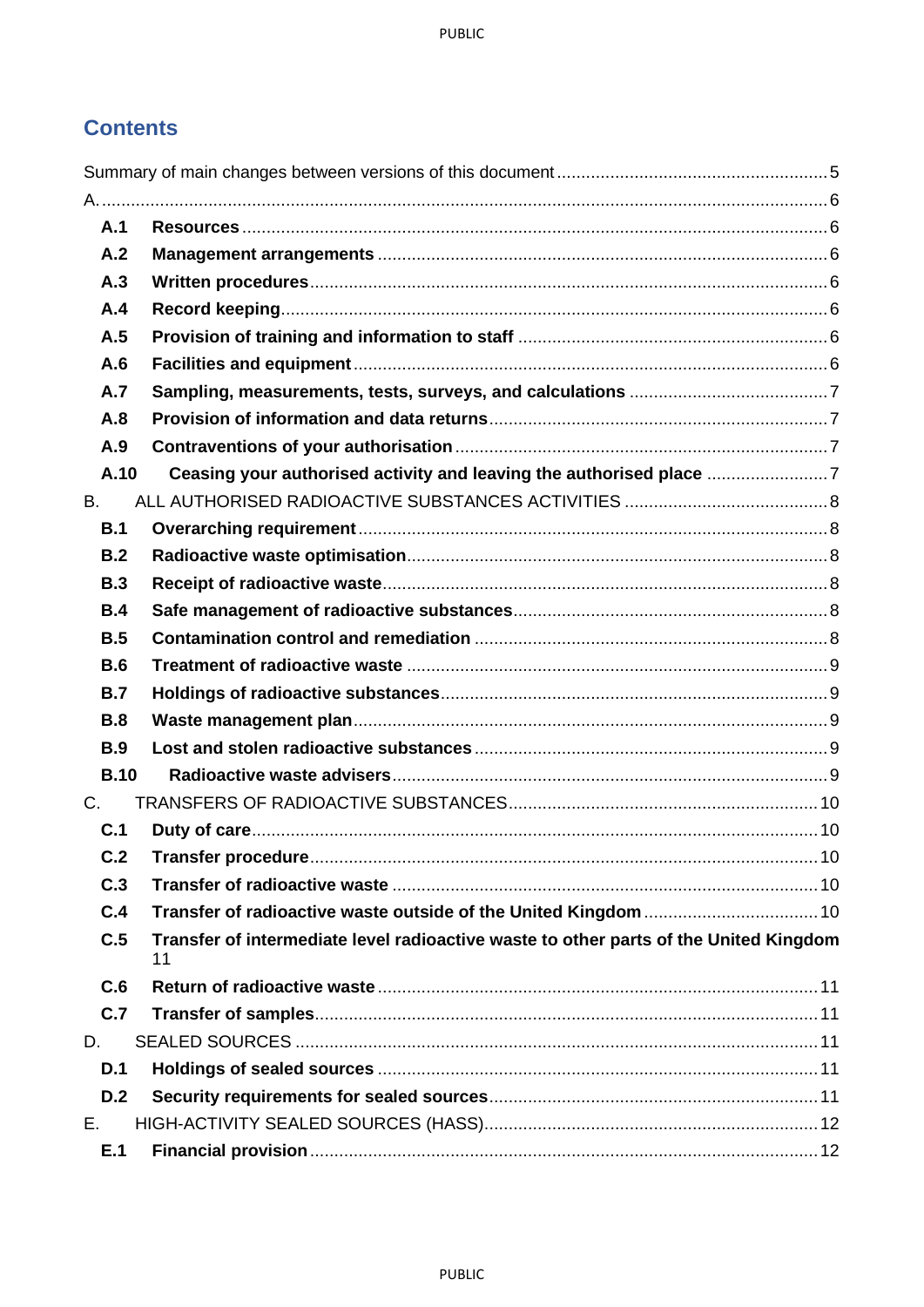| E.2          |                                                                     |  |
|--------------|---------------------------------------------------------------------|--|
| F.           |                                                                     |  |
| G.           |                                                                     |  |
| G.1          |                                                                     |  |
| G.2          |                                                                     |  |
| G.3          |                                                                     |  |
| G.4          |                                                                     |  |
| G.5          |                                                                     |  |
| Η.           | FURTHER CONDITIONS FOR PERMITS WITH BESPOKE DISPOSAL CONDITIONS  14 |  |
| H.1          |                                                                     |  |
|              |                                                                     |  |
| H.2          |                                                                     |  |
| $\mathbf{L}$ |                                                                     |  |
| J.           |                                                                     |  |
| Κ.           | CONDITIONS APPLICABLE TO OFFSHORE INSTALLATION REGISTRATIONS 15     |  |
|              |                                                                     |  |
|              |                                                                     |  |
|              |                                                                     |  |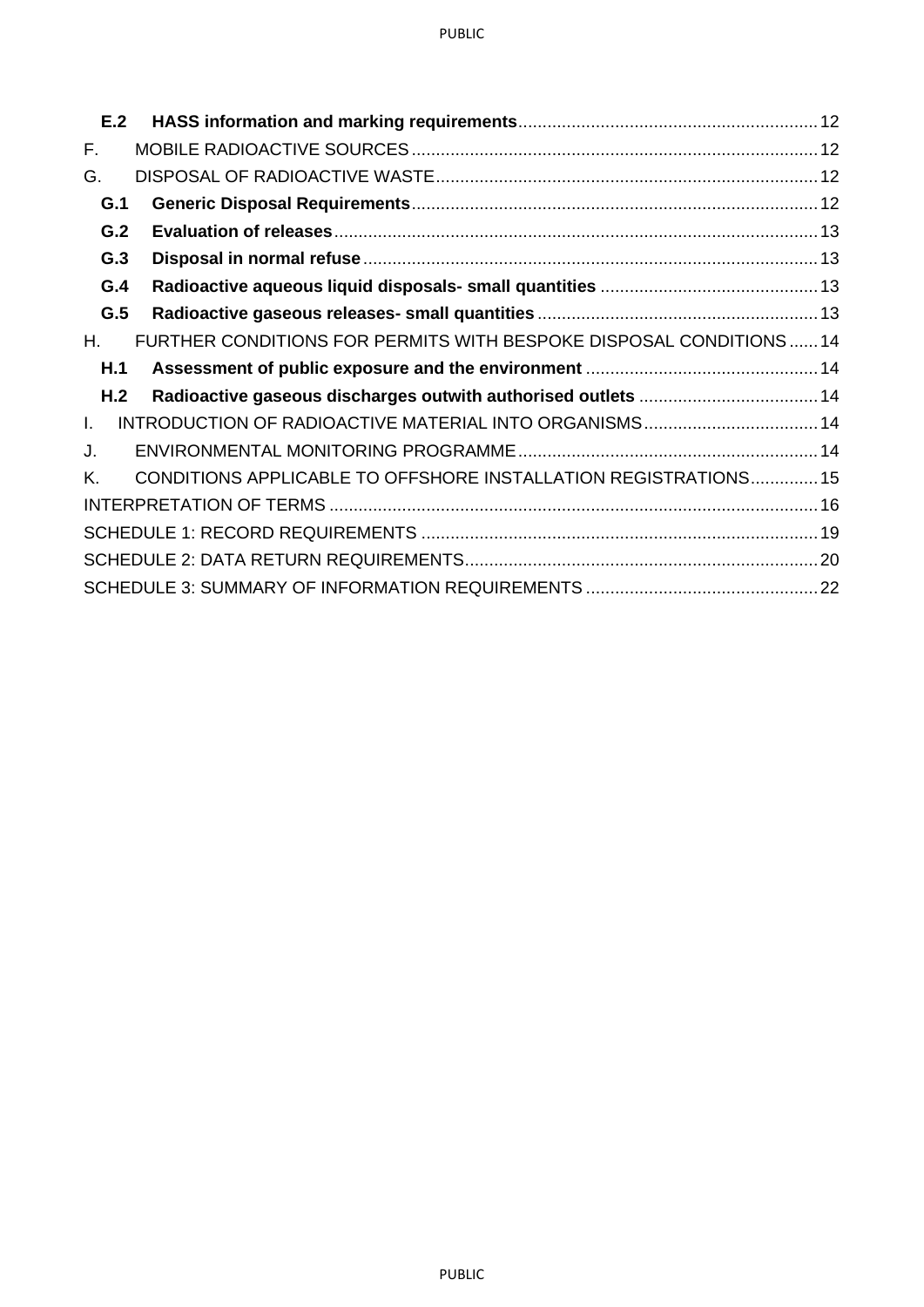PUBLIC

# <span id="page-4-0"></span>**Summary of main changes between versions of this document**

| Version 2.0                                      |                                                    |                                    |  |
|--------------------------------------------------|----------------------------------------------------|------------------------------------|--|
| <b>Affected condition</b><br><b>Changes made</b> |                                                    | Date revision<br>comes into effect |  |
|                                                  | The wording in the previous sub-section (a)        |                                    |  |
|                                                  | "the transfer is carried out in accordance with    |                                    |  |
|                                                  | an authorisation granted under the                 |                                    |  |
| C.4.1                                            | <b>Transfrontier Shipment of Radioactive Waste</b> | 8 December 2021                    |  |
|                                                  | and Spent Fuel Regulations 2008" has been          |                                    |  |
|                                                  | removed as it is no longer applicable.             |                                    |  |
|                                                  | In the 'information to be submitted' column for    |                                    |  |
|                                                  | bringing a mobile radioactive source normally      |                                    |  |
| Schedule 3: summary of                           | kept outwith Scotland into Scotland,               |                                    |  |
| information requirements                         | requirement 3, relating to the submission of       | 9 September 2021                   |  |
| for Condition F.1.2.c                            | source details, has been removed as it is no       |                                    |  |
|                                                  | longer required to be reported.                    |                                    |  |
|                                                  |                                                    |                                    |  |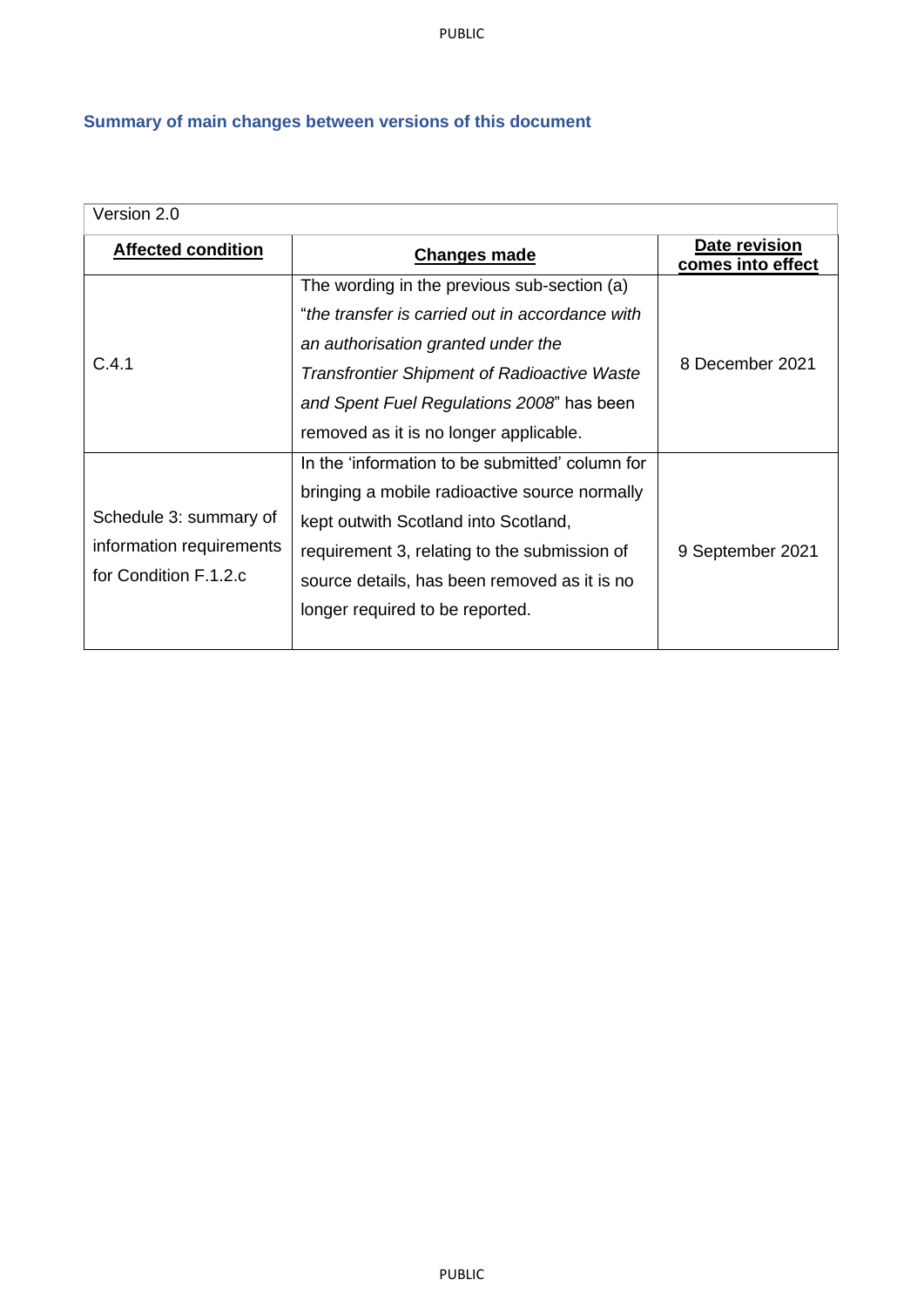# <span id="page-5-0"></span>**A. ALL AUTHORISED ACTIVITIES**

# <span id="page-5-1"></span>**A.1 Resources**

A.1.1 You must have adequate financial and human resources to ensure compliance with your authorisation.

#### <span id="page-5-2"></span>**A.2 Management arrangements**

- A.2.1 You must have and maintain a management system to ensure compliance with your authorisation.
- A.2.2 You must regularly carry out a review of your management system and its effectiveness in terms of achieving compliance with your authorisation.

#### <span id="page-5-3"></span>**A.3 Written procedures**

A.3.1 You must have, implement, and maintain written procedures to ensure compliance with your authorisation.

## <span id="page-5-4"></span>**A.4 Record keeping**

- A.4.1 You must make, as soon as reasonably practicable, true, accurate and legible records that ensure and demonstrate compliance with the requirements of your authorisation.
- A.4.2 You must keep sufficient records as long as necessary to ensure and demonstrate compliance with your authorisation.
- A.4.3 Your records must include the required records specified in Schedule 1 of these standard conditions.

## <span id="page-5-5"></span>**A.5 Provision of training and information to staff**

- A.5.1 You must ensure that anyone carrying out duties that may affect compliance with your authorisation is suitably trained and experienced.
- A.5.2 You must ensure that anyone carrying out duties that may affect compliance with your authorisation has access to a copy of your authorisation and all relevant procedures and records that are necessary to ensure compliance with your authorisation.

## <span id="page-5-6"></span>**A.6 Facilities and equipment**

- A.6.1 You must provide suitable facilities and equipment that are necessary to ensure compliance with your authorisation.
- A.6.2 You must have and comply with appropriate arrangements for the acceptance into service of all facilities and equipment that are necessary to ensure compliance with your authorisation.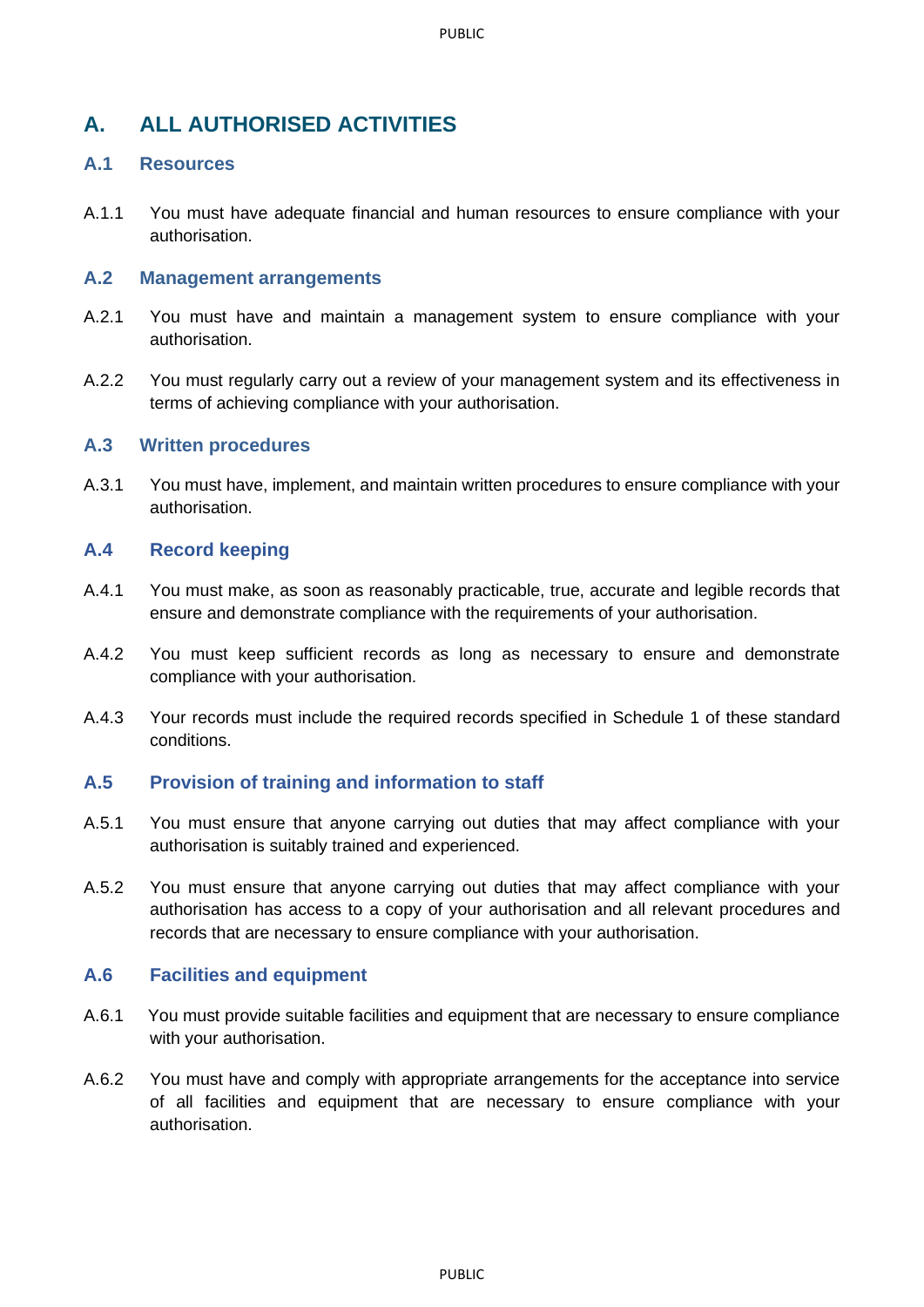- A.6.3 You must ensure that all facilities and equipment necessary to ensure compliance with your authorisation are:
	- a. maintained in good repair;
	- b. regularly calibrated (where calibration is required);
	- c. checked to ensure they are serviceable and effective; and
	- d. being correctly used.

#### <span id="page-6-0"></span>**A.7 Sampling, measurements, tests, surveys, and calculations**

- A.7.1 You must take samples and conduct measurements, tests, surveys, analyses, and calculations as necessary in order to ensure compliance with your authorisation.
- A.7.2 You must use the best practicable means when taking samples or conducting measurements, tests, surveys, and calculations.

#### <span id="page-6-1"></span>**A.8 Provision of information and data returns**

A.8.1 You must provide SEPA with the required information specified in Schedule 2 of these standard conditions within the specified timescales.

#### <span id="page-6-2"></span>**A.9 Contraventions of your authorisation**

- A.9.1 If you believe that a requirement of your authorisation is being, has been, or might be contravened, you must inform SEPA by telephone without delay.
- A.9.2 Where you have informed SEPA that your authorisation has been contravened, you must:
	- a. confirm the information given in the telephone notification in writing by the next working day after the verbal notification;
	- b. carry out an investigation into the circumstances to identify any necessary corrective measures to avoid such events in the future;
	- c. record the results of your investigation;
	- d. ensure that any corrective measures are carried out as soon as reasonably practicable; and
	- e. send a summary of your investigation to SEPA as soon as reasonably practicable.

#### <span id="page-6-3"></span>**A.10 Ceasing your authorised activity and leaving the authorised place**

- A.10.1 You must inform SEPA of the following circumstances by providing the information set out in the relevant section of Schedule 3 of these standard conditions within the specified timescales:
	- a. if you vacate the authorised place, or in the case of mobile radioactive sources, vacate the place where they are normally kept; or
	- b. you cease to carry on the authorised activities.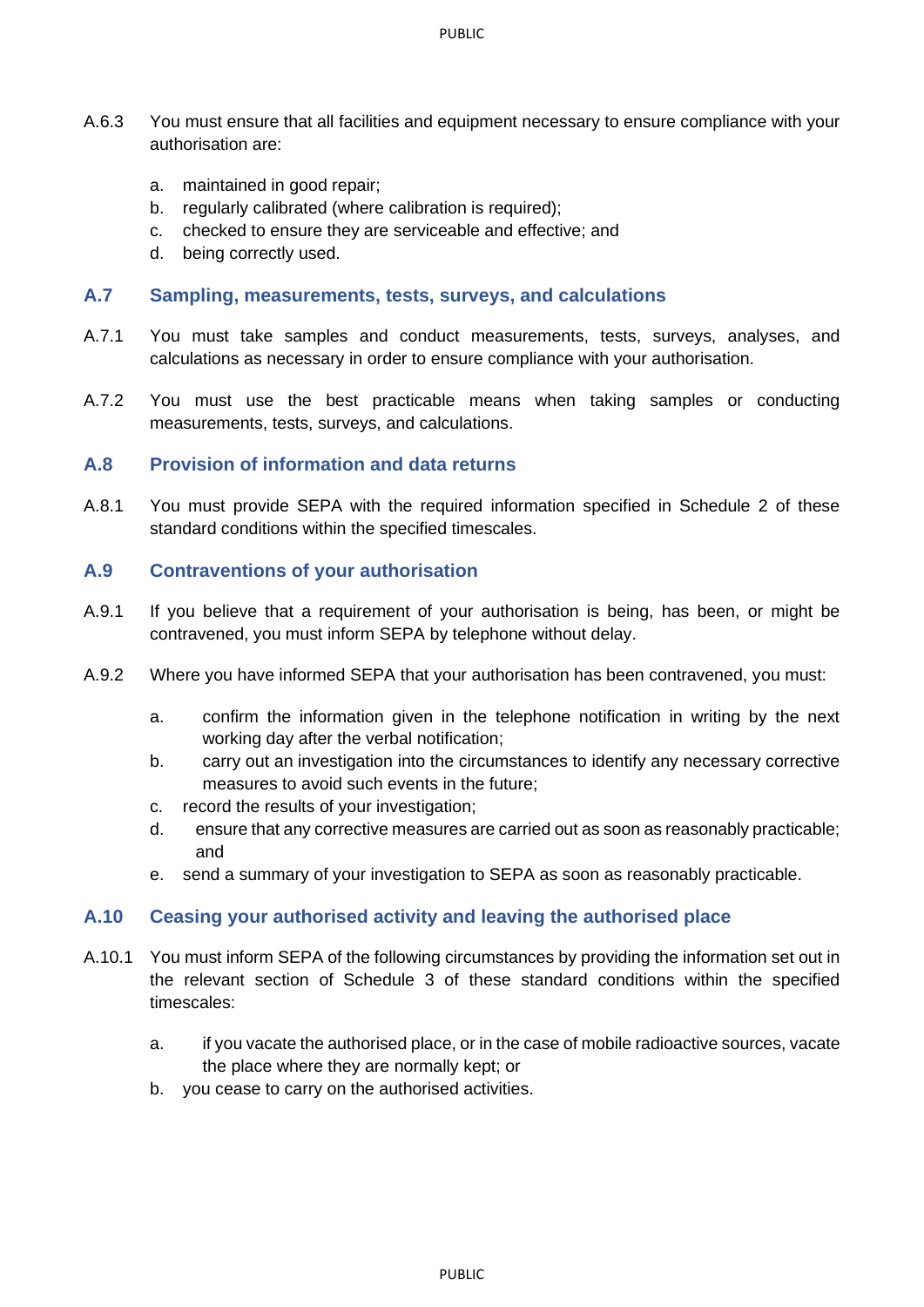# <span id="page-7-0"></span>**B. ALL AUTHORISED RADIOACTIVE SUBSTANCES ACTIVITIES**

## <span id="page-7-1"></span>**B.1 Overarching requirement**

B.1.1 You must carry out the authorised radioactive substances activities in a manner that achieves and maintains an optimal level of protection of the environment and the public.

## <span id="page-7-2"></span>**B.2 Radioactive waste optimisation**

- B.2.1 You must use the best practicable means to ensure that no unnecessary radioactive waste is generated.
- B.2.2 You must optimise your approach to the management of radioactive waste taking account of all waste streams and disposals expected from current and future operations.

#### <span id="page-7-3"></span>**B.3 Receipt of radioactive waste**

B.3.1 You may only receive radioactive waste that is described in your authorisation.

#### <span id="page-7-4"></span>**B.4 Safe management of radioactive substances**

- B.4.1 You must manage radioactive substances in a manner which prevents the unauthorised or reckless dispersal of radionuclides, and in the case of a sealed source, which prevents any dispersal of radionuclides.
- B.4.2 Unless your authorisation allows otherwise, you must not release radioactive material into the environment or introduce radioactive material into organisms that will leave the authorised place whilst containing that substance.
- B.4.3 You must manage radioactive substances safely and securely to prevent unauthorised use, loss, and theft.
- B.4.4 You must regularly verify that radioactive substances and, where relevant, the equipment or containers holding radioactive substances are still present and in good repair.
- B.4.5 Where reasonably practicable, you must ensure that radioactive substances or their immediate containers are adequately and legibly marked or labelled to indicate their radioactive content.

## <span id="page-7-5"></span>**B.5 Contamination control and remediation**

- B.5.1 If you believe that a leak, spill, or unauthorised dispersal of radioactive substances has occurred, you must immediately take all reasonably practicable measures to prevent or restrict any further dispersal.
- B.5.2 If there is a leak, spill or unauthorised dispersal of radioactive substances, you must:
	- a. use the best practicable means to remediate any radioactive contamination arising either on or off the authorised place; and
	- b. carry out the remediation as soon as reasonably practicable.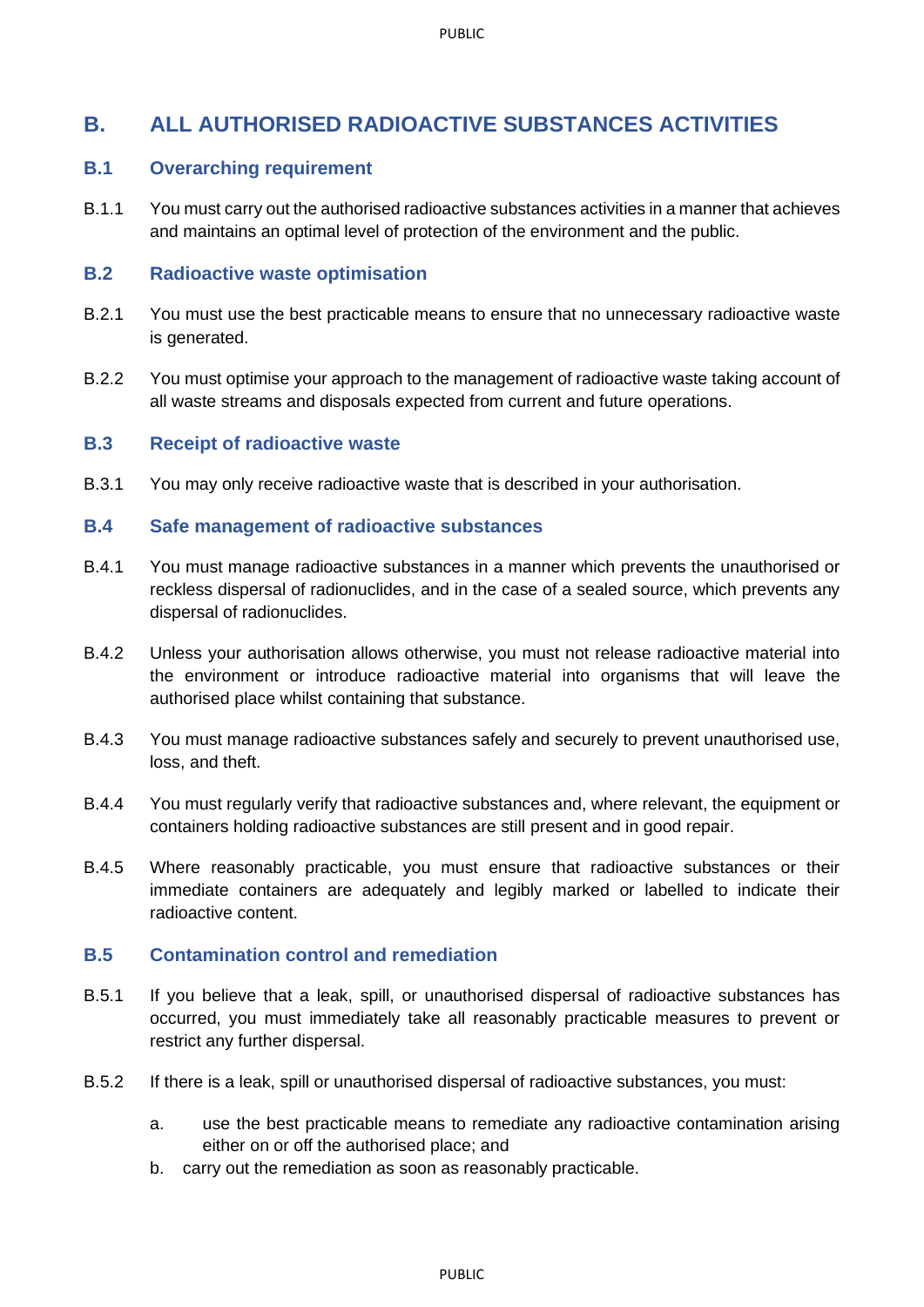## <span id="page-8-0"></span>**B.6 Treatment of radioactive waste**

- B.6.1 You must only treat radioactive waste where this represents the best practicable means for the management of the waste.
- B.6.2 You must not deliberately dilute radioactive substances in order to release them from regulatory control unless:
	- a. the dilution takes place in normal operations where radioactivity is not a consideration; or
	- b. the dilution is a result of mixing radioactive waste with non-radioactive material for the purposes of re-use or recycling that is authorised by your authorisation.

#### <span id="page-8-1"></span>**B.7 Holdings of radioactive substances**

- B.7.1 You must only hold the minimum quantity of radioactive material that is necessary to carry out your authorised activity.
- B.7.2 You must ensure that the quantity of radioactive substances you hold does not exceed any limits set out in your authorisation.
- B.7.3 You must transfer or dispose of radioactive waste as soon as reasonably practicable after it becomes waste.

#### <span id="page-8-2"></span>**B.8 Waste management plan**

B.8.1 You must prepare, maintain, and implement a management plan for waste arising from your activities involving radioactive substances and the decommissioning of associated facilities and equipment.

#### <span id="page-8-3"></span>**B.9 Lost and stolen radioactive substances**

- B.9.1 If you believe that any radioactive substances have been lost or stolen, you must:
	- a. immediately verify if this is the case;
	- b. take all reasonably practicable measures to recover them; and
	- c. inform the relevant police force and SEPA by telephone without delay.

#### <span id="page-8-4"></span>**B.10 Radioactive waste advisers**

- B.10.1 Except where your authorisation only relates to sealed sources, you must appoint, retain, and consult with suitable radioactive waste advisers to advise on compliance with your authorisation, including but not limited to:
	- a. achieving and maintaining an optimal level of protection of the environment and the public;
	- b. accepting into service adequate equipment and procedures for measuring or assessing public exposure and radioactive contamination of the environment;
	- c. checking the effectiveness and maintenance of equipment for measuring or assessing public exposure and radioactive contamination of the environment; and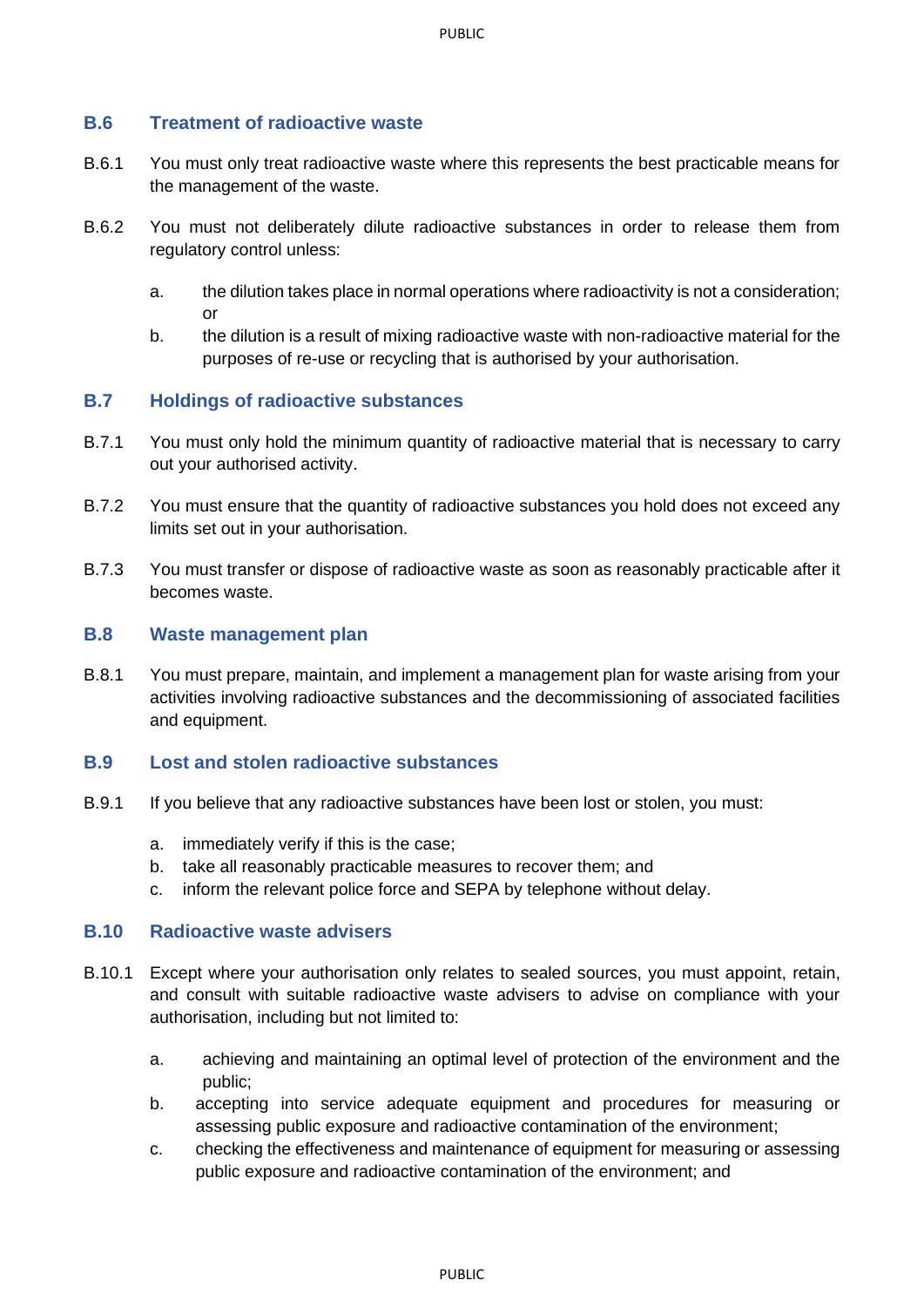- d. ensuring the regular calibration of measuring instruments.
- B.10.2 You must appoint the radioactive waste adviser in writing and include the scope of advice they are required to give.

# <span id="page-9-0"></span>**C. TRANSFERS OF RADIOACTIVE SUBSTANCES**

#### <span id="page-9-1"></span>**C.1 Duty of care**

C.1.1 You must only transfer radioactive substances to a person who is legally entitled to manage them.

#### <span id="page-9-2"></span>**C.2 Transfer procedure**

- C.2.1 Before transferring any radioactive substances to another person, you must:
	- a. give to that person a true and accurate description of that substance, and
	- b. confirm that that person agrees to receive them.
- C.2.2 You must ensure that you receive a receipt from the person removing the radioactive substances from the authorised place.
- C.2.3 As soon as reasonably practicable following transfer, you must obtain written confirmation from the person that the radioactive substances have been received.
- C.2.4 Following transfer, you must ensure that the radioactive substances will be returned without delay to the authorised place if:
	- a. they are not in accordance with the description that you have provided; or
	- b. cannot be delivered for any reason.

## <span id="page-9-3"></span>**C.3 Transfer of radioactive waste**

- C.3.1 You must not transfer radioactive waste to any person unless the transfer represents the best practicable means for the management of that type of waste.
- C.3.2 You must inform SEPA in advance if you intend to transfer radioactive waste to a person to whom you have not previously sent radioactive waste by providing the information within the specified timescales set out in the relevant section of Schedule 3 of these standard conditions.

#### <span id="page-9-4"></span>**C.4 Transfer of radioactive waste outside of the United Kingdom**

- C.4.1 Except for sealed sources, you must not transfer radioactive waste to a person outside of the United Kingdom unless:
	- a. the purpose of the transfer is treatment of the radioactive waste; and
	- b. any waste following treatment is returned in accordance with Government Policy.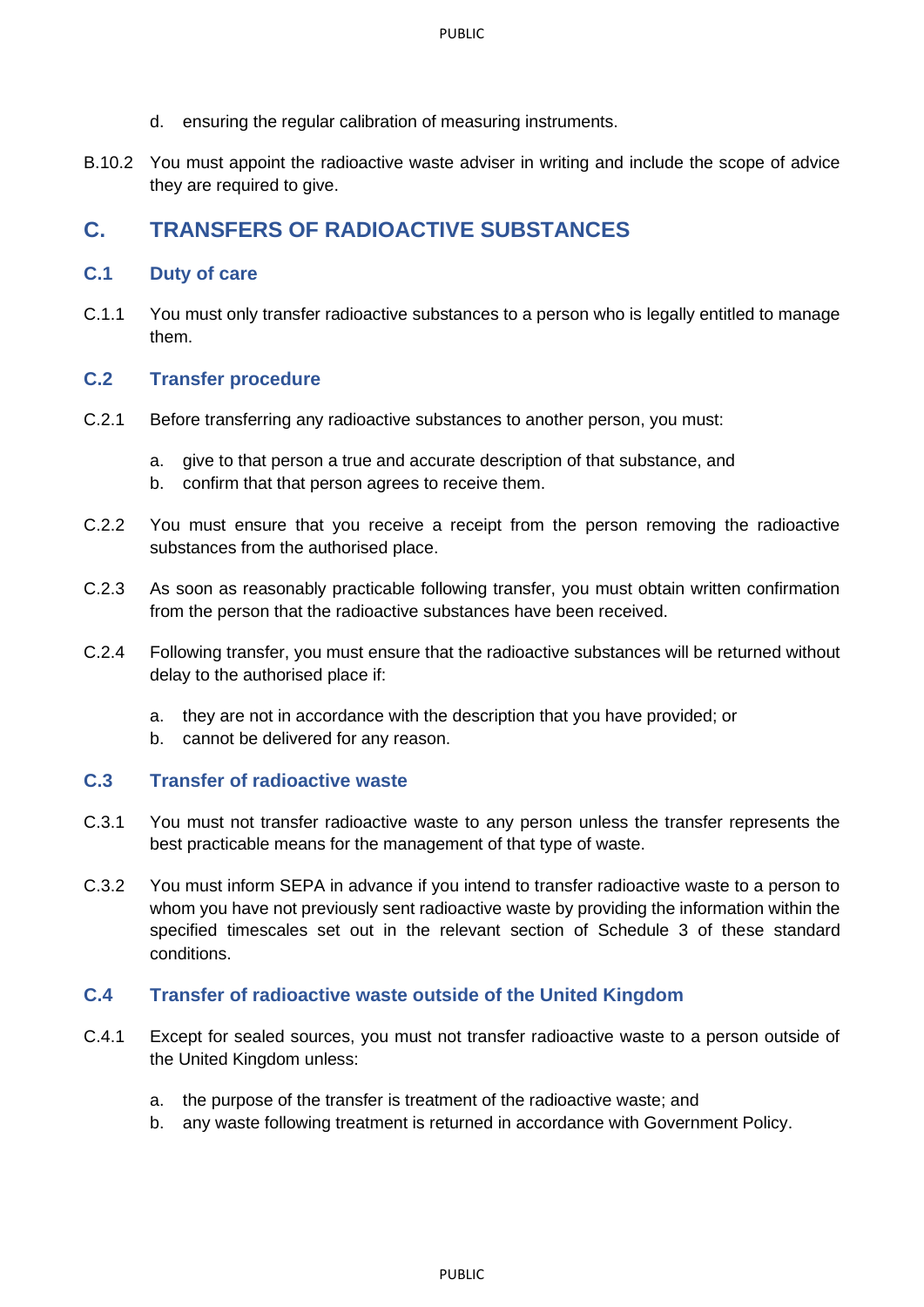# <span id="page-10-0"></span>**C.5 Transfer of intermediate level radioactive waste to other parts of the United Kingdom**

- C.5.1 You must not transfer intermediate level radioactive waste to a person in the UK outside Scotland unless:
	- a. the purpose of the transfer is treatment of the radioactive waste; and
	- b. any intermediate level radioactive waste remaining following treatment is returned in accordance with Government Policy.

#### <span id="page-10-1"></span>**C.6 Return of radioactive waste**

- C.6.1 You must ensure that any waste that is required to be returned by your authorisation is:
	- a. returned to the authorised place; or
	- b. in the case of low level radioactive waste, taken to another person in the United Kingdom who is legally entitled to receive and manage that waste; or
	- c. in the case of intermediate level radioactive waste, taken to another person in Scotland who is legally entitled to receive and manage that waste.
- C.6.2 You must ensure that before any radioactive waste is returned, the radionuclide content and activities have been determined.
- C.6.3 You must ensure that any radioactive waste returned:
	- a. only contains the radionuclides that were present at the time of transfer from the authorised place (except for those present as a result of radioactive decay); and
	- b. has an activity no greater than that at the time of transfer from the authorised place.

#### <span id="page-10-2"></span>**C.7 Transfer of samples**

- C.7.1 You must not transfer samples of radioactive substances unless the quantity sent is the minimum practicable necessary to carry out the planned tests.
- C.7.2 On completion of testing, any remaining samples and waste arisings may be returned to the authorised place.

# <span id="page-10-3"></span>**D. SEALED SOURCES**

#### <span id="page-10-4"></span>**D.1 Holdings of sealed sources**

D.1.1 Unless your authorisation allows otherwise, you must ensure that the aggregate activity of all sealed sources that you hold, excluding any HASS, does not exceed IAEA category 3.

#### <span id="page-10-5"></span>**D.2 Security requirements for sealed sources**

- D.2.1 You must have and implement security measures in accordance with the document "Security Requirements for Radioactive Sources", dated 2011.
- D.2.2 You must have, implement, maintain, and review a security plan.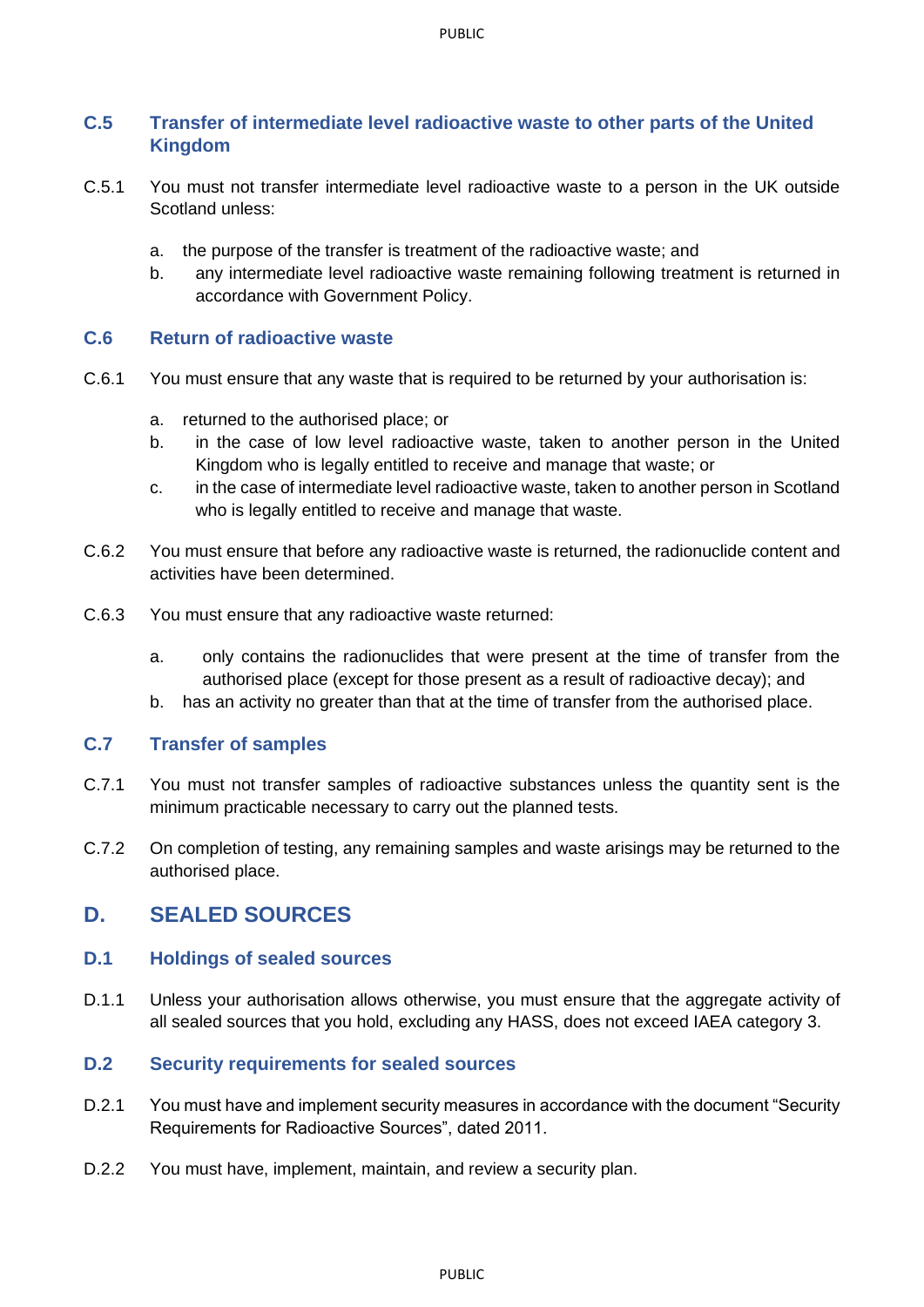D.2.3 In the event that there are any significant changes to your security plan, you must send a revised copy to the relevant police as soon as reasonably practicable.

# <span id="page-11-0"></span>**E. HIGH-ACTIVITY SEALED SOURCES (HASS)**

## <span id="page-11-1"></span>**E.1 Financial provision**

E.1.1 You must ensure that you have made and maintain adequate, valid, and useable financial provision for the management of each HASS including when they become waste.

## <span id="page-11-2"></span>**E.2 HASS information and marking requirements**

- E.2.1 You must ensure that each HASS is accompanied at all times by:
	- a. written information which confirms that each HASS is identified and marked with a unique number; and
	- b. photographs of the HASS, source container, transport packaging, device and equipment as appropriate.

# <span id="page-11-3"></span>**F. MOBILE RADIOACTIVE SOURCES**

- F.1.1 When not in storage or in transit, you must ensure the mobile radioactive sources are under continuous supervision by a suitably trained and experienced person.
- F.1.2 You must inform SEPA of the following circumstances by providing the information within the specified timescales set out in the relevant section of Schedule 3 of these standard conditions:
	- a. if you change the location where mobile radioactive sources are normally kept;
	- b. if you intend to keep mobile radioactive sources at a place other than where they are normally kept for a period exceeding four months;
	- c. if you intend to bring a mobile radioactive source normally kept outside Scotland into Scotland.

# <span id="page-11-4"></span>**G. DISPOSAL OF RADIOACTIVE WASTE**

## <span id="page-11-5"></span>**G.1 Generic Disposal Requirements**

- G.1.1 You must not dispose of any radioactive waste that is not described in your authorisation.
- G.1.2 You must ensure that any radioactive waste you dispose of is only disposed of in the manner described in your authorisation.
- G.1.3 You must ensure that the quantity of radioactive waste you dispose of does not exceed any limits set out in your authorisation.
- G.1.4 You must use the best practicable means to minimise the quantity of radionuclides that are discharged.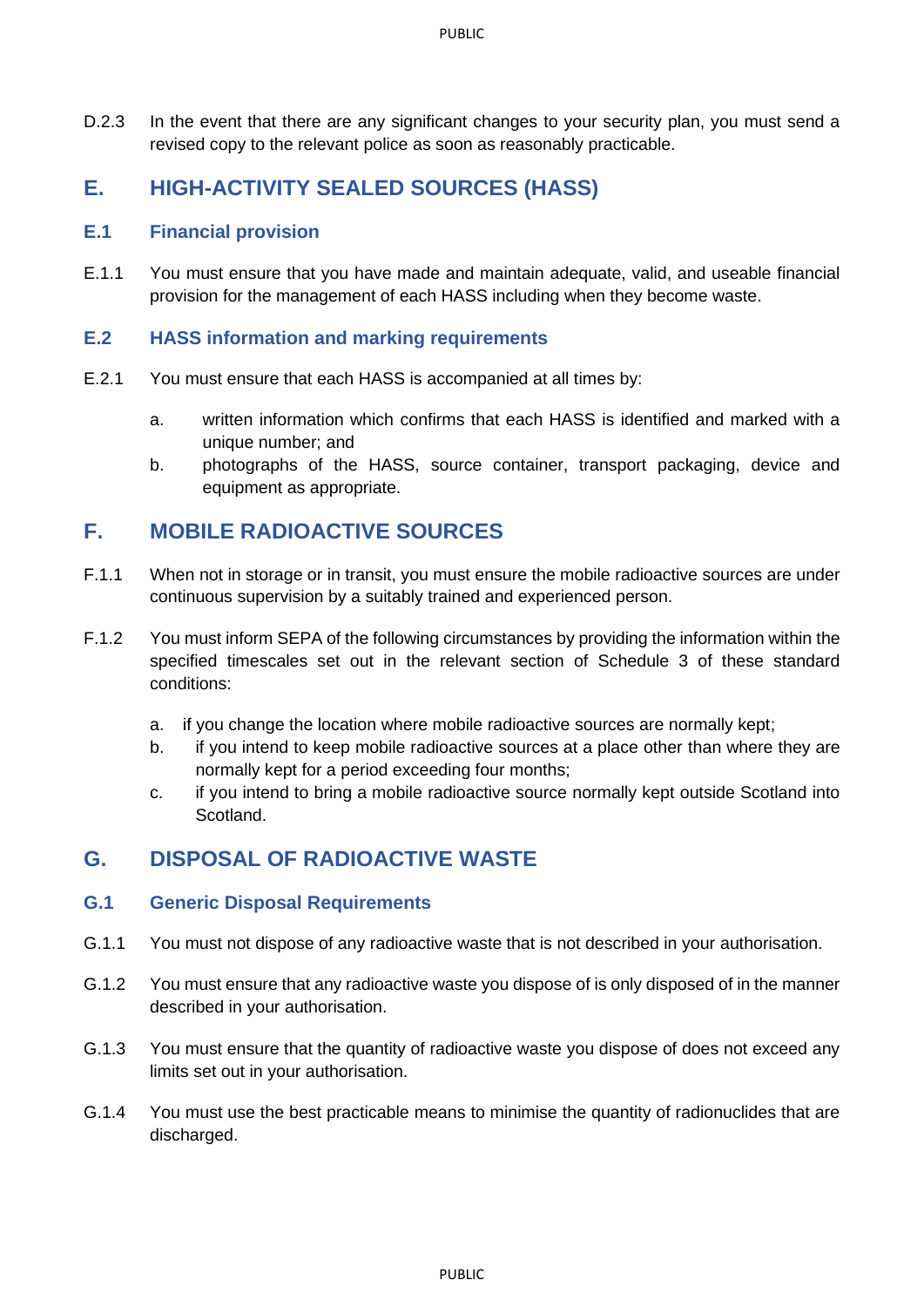G.1.5 You must use the best practicable means to dispose of radioactive waste in a manner that minimises public exposure and impact on the environment.

# <span id="page-12-0"></span>**G.2 Evaluation of releases**

G.2.1 You must evaluate the quantity of radionuclides discharged into the environment.

## <span id="page-12-1"></span>**G.3 Disposal in normal refuse**

- G.3.1 You are authorised to dispose of solid radioactive waste in normal refuse provided that:
	- a. no single item has an activity exceeding 400 kBq for tritium and C-14 or 40 kBq for all other radionuclides;
	- b. the total activity in 0.1m<sup>3</sup> of normal refuse does not exceed 4 MBq for tritium and C-14 or 400 kBq for all other radionuclides;
	- c. the total activity disposed of in a year does not exceed 2 GBq for tritium and C-14 and 200 MBq for all other radionuclides; and
	- d. where practicable, any marking or labelling that indicates the waste is radioactive is removed prior to disposal.

# <span id="page-12-2"></span>**G.4 Radioactive aqueous liquid disposals- small quantities**

- G.4.1 You are authorised to dispose of radioactive aqueous liquid waste to a relevant sewer, relevant river or the sea provided that:
	- a. the radionuclide concentration does not exceed 100 Bq/ml; and
	- b. the total activity disposed of in a year does not exceed:

(i) 100 MBq for the sum of the following radionuclides: H-3, C-11, C-14, F-18, P-32, P-33, S-35, Ca-45, Cr-51, Fe-55, Ga-67, Sr-89, Y-90, Tc-99m, In-111, I-123, I-125, I-131, Sm-153, Tl-201; or

(ii) 1 MBq for the sum of all other radionuclides.

## <span id="page-12-3"></span>**G.5 Radioactive gaseous releases- small quantities**

- G.5.1 You are authorised to dispose of radioactive gaseous waste provided that:
	- a. it consists only of fugitive releases from a container; and
	- b. it is dispersed from a building in such a way that it does not enter or re-enter a building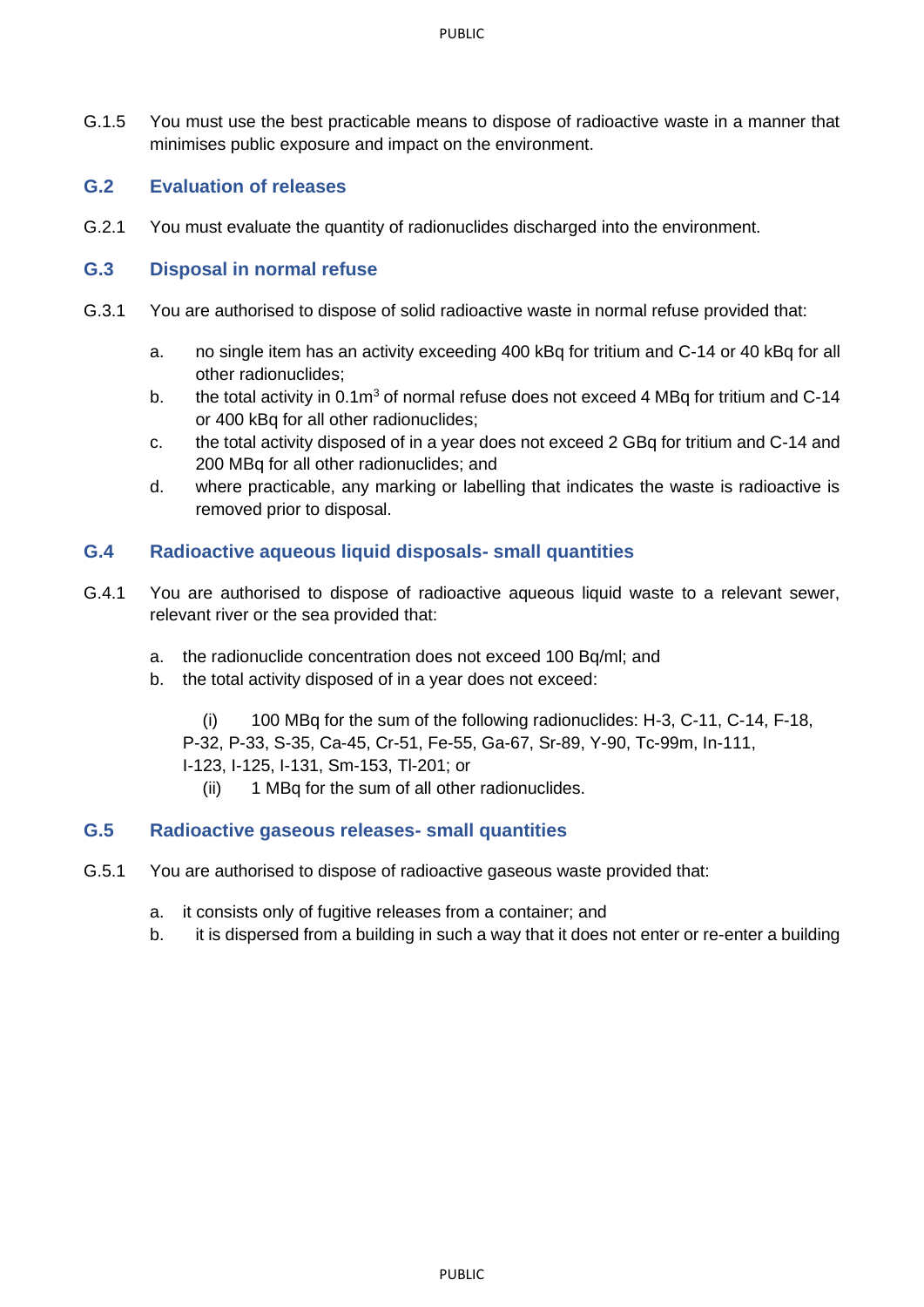# <span id="page-13-0"></span>**H. FURTHER CONDITIONS FOR PERMITS WITH BESPOKE DISPOSAL CONDITIONS**

## <span id="page-13-1"></span>**H.1 Assessment of public exposure and the environment**

H.1.1 You must carry out and maintain an assessment of public exposure and the impact on the environment resulting from your disposals.

#### <span id="page-13-2"></span>**H.2 Radioactive gaseous discharges outwith authorised outlets**

- H.2.1 You must discharge radioactive gaseous waste from an authorised gaseous outlet unless you can:
	- a. demonstrate that directing the discharge to an authorised gaseous outlet is not the best practicable means; and
	- b. ensure that you will not exceed any relevant gaseous discharge limit.

# <span id="page-13-3"></span>**I. INTRODUCTION OF RADIOACTIVE MATERIAL INTO ORGANISMS**

- I.1.1 You are authorised to introduce radioactive material into organisms that will leave the authorised place whilst containing that substance.
- I.1.2 You must carry out and maintain an assessment of public exposure that will result as a consequence of allowing organisms to which radioactive substances have been administered leave the authorised place.
- I.1.3 You must ensure that public exposure and any impact on the environment resulting from the introduction of radioactive material into organisms is minimised.
- I.1.4 You are authorised to receive radioactive wastes that have been generated beyond the authorised place which are the result of your introduction of radioactive material into organisms.

# <span id="page-13-4"></span>**J. ENVIRONMENTAL MONITORING PROGRAMME**

- J.1.1 You must develop, implement, maintain, and review an environmental monitoring programme to monitor the levels of radioactivity in the environment and food caused by your radioactive waste disposals.
- J.1.2 You must take appropriate samples and conduct appropriate measurements, tests, surveys, analyses, and calculation to periodically assess the effectiveness of the measures you have taken to minimise the radiological effects of your radioactive waste disposals.
- J.1.3 You must inform SEPA within the specified timescales of any intended change in the environmental monitoring programme in accordance with Schedule 3 of these standard conditions.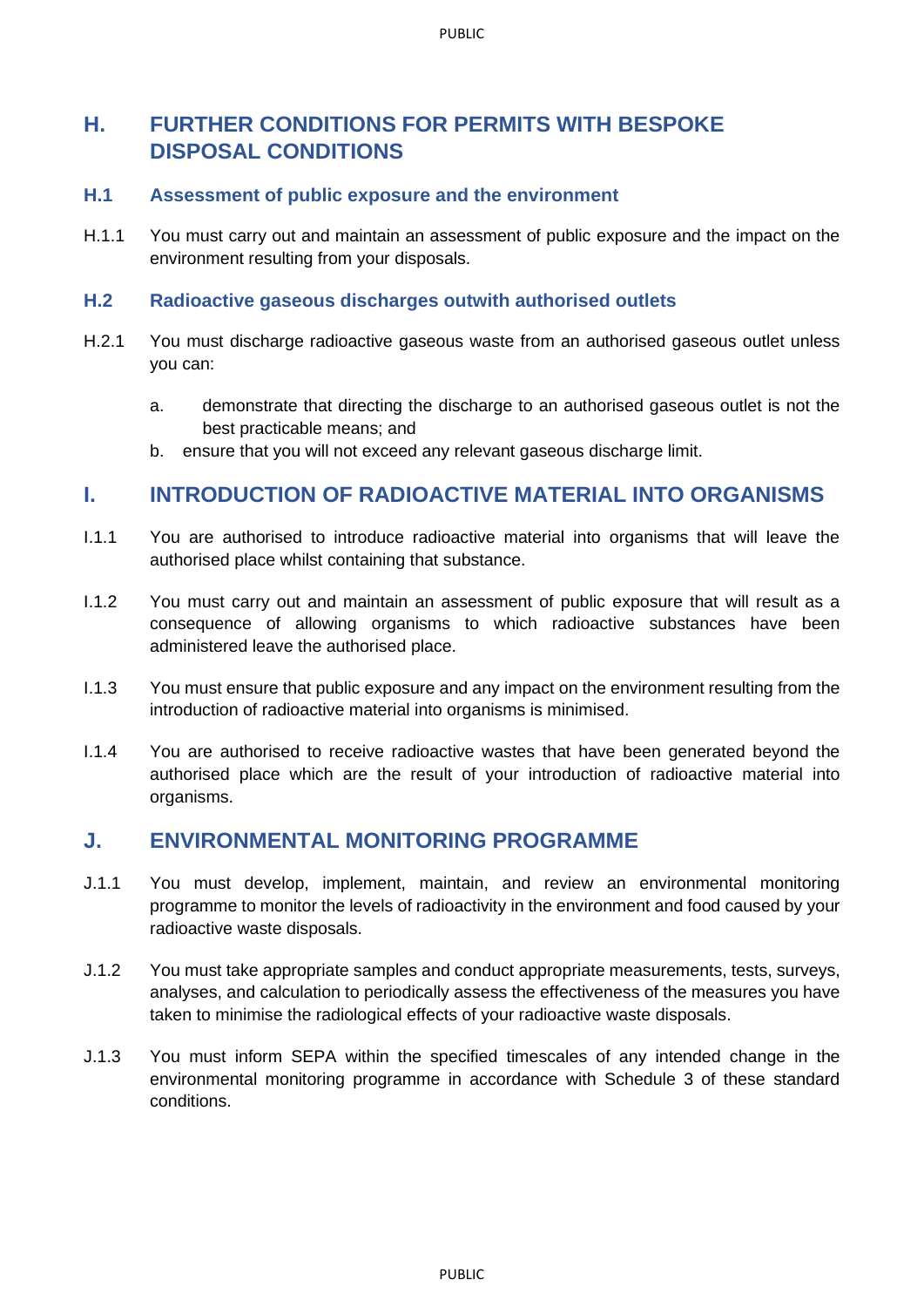# <span id="page-14-0"></span>**K. CONDITIONS APPLICABLE TO OFFSHORE INSTALLATION REGISTRATIONS**

- K.1.1 You are authorised to dispose of radioactive waste arising from the production of oil and gas, excluding any waste that has been sent to an offshore installation from land.
- K.1.2 The specified disposal route for radioactive waste is the system that you have provided for this purpose.
- K.1.3 You must not discharge radioactive waste at any place other than the authorised place.
- K.1.4 If you have any reason to believe that the concentration of Ra-226 in produced water has exceeded 0.1 Bq/g of produced water, you must inform SEPA without delay in accordance with Schedule 3 of these standard conditions.
- K.1.5 You must not in any year discharge radioactive waste arising from decontamination or cleaning operations in which the activity of any radionuclide exceeds the relevant limit set out in Table K-1.

# **Table K-1**

| <b>Radionuclide</b> | <b>Annual Limit</b><br>(GBq) |
|---------------------|------------------------------|
| Ra-226              | 2                            |
| Ra-228              | 2                            |
| Pb-210              | 2                            |
| $Po-210$            | 2                            |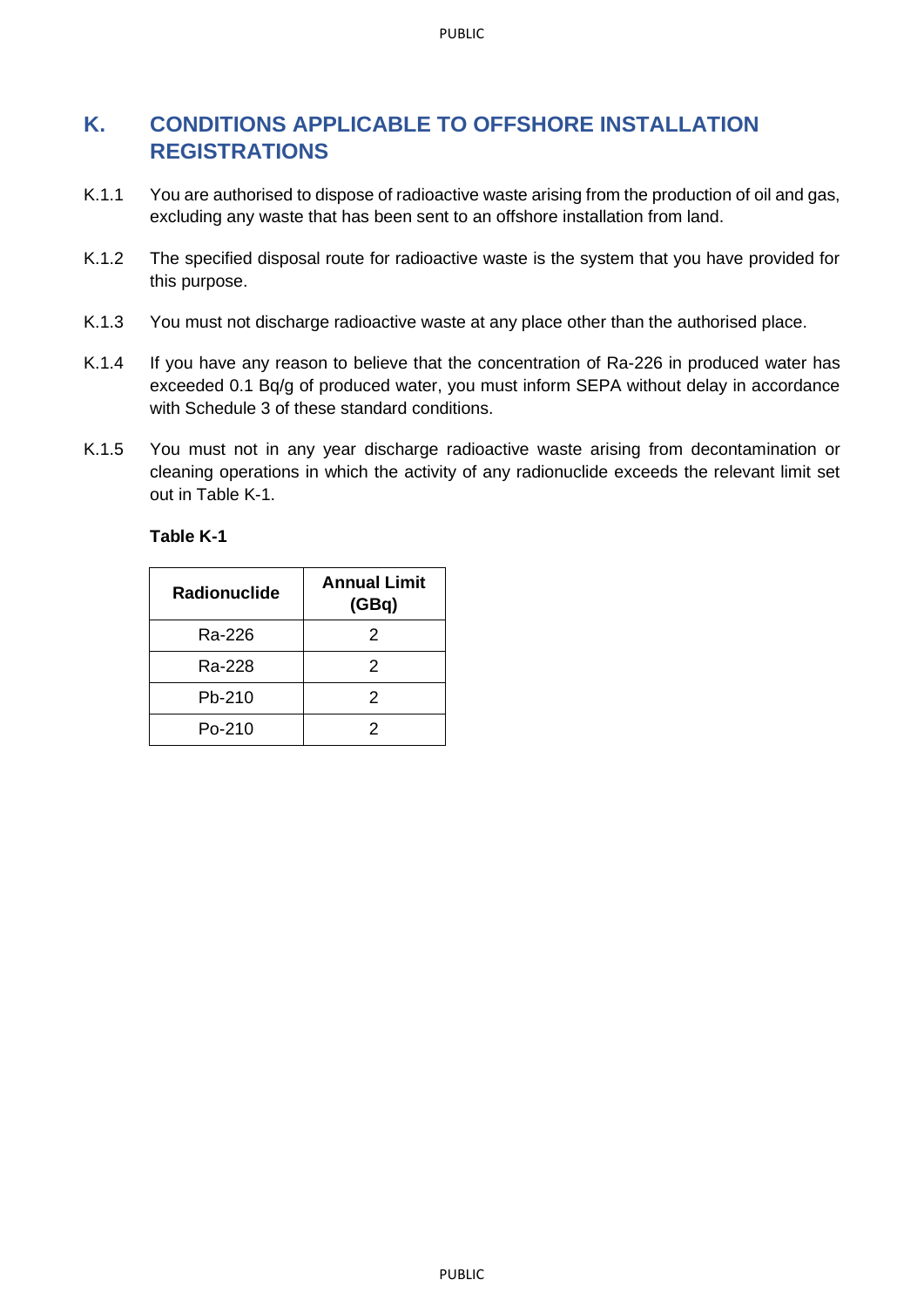# <span id="page-15-0"></span>**INTERPRETATION OF TERMS**

(1) In these standard conditions:

"activity" expressed in becquerels, means the number of spontaneous nuclear transformations occurring in a period of one second;

"decommissioning" means the process whereby a facility, at the end of its economic life, is taken permanently out of service and its site made available for other purposes and includes any remediation carried out by you in the locality of the authorised place;

"disposal" has the same meaning as in schedule 8 of EASR;

"EASR" means the Environmental Authorisations (Scotland) Regulations 2018;

"gaseous waste" means radioactive waste in the form of gases and associated mists and particulate matter;

"HASS" means a high activity sealed source and has the same meaning as in schedule 8 of EASR.

"HASS record form" means the SEPA form with reference RSA10.

"IAEA categories 1-4" has the same meaning as in Schedule 8 of the EASR;

"intermediate level radioactive waste" means radioactive waste with radioactivity levels exceeding the upper boundaries for low level radioactive waste, but which does not require heating to be taken into account in the design of storage or disposal facilities;

"low level radioactive waste" means radioactive waste having a radioactive content not exceeding four gigabecquerels per tonne (GBq/te) of alpha or 12 GBq/te of beta/gamma activity;

"mobile radioactive sources" means radioactive sources that are intended to be kept and used beyond the boundaries of the place where they are normally kept;

"month" means calendar month (i.e., 1-31 January, 1-28/29 February, 1-31 March, etc.);

"nuclear site" has the same meaning as in Schedule 8 of EASR;

"organism" means any animal or plant, including humans;

"public exposure" has the same meaning as in Schedule 8 of the EASR;

"radioactive material" has the same meaning as in Schedule 8 of the EASR;

"radioactive substances" means radioactive material or radioactive waste except on a nuclear site where it means radioactive waste;

"radioactive waste" has the same meaning as in Schedule 8 of the EASR;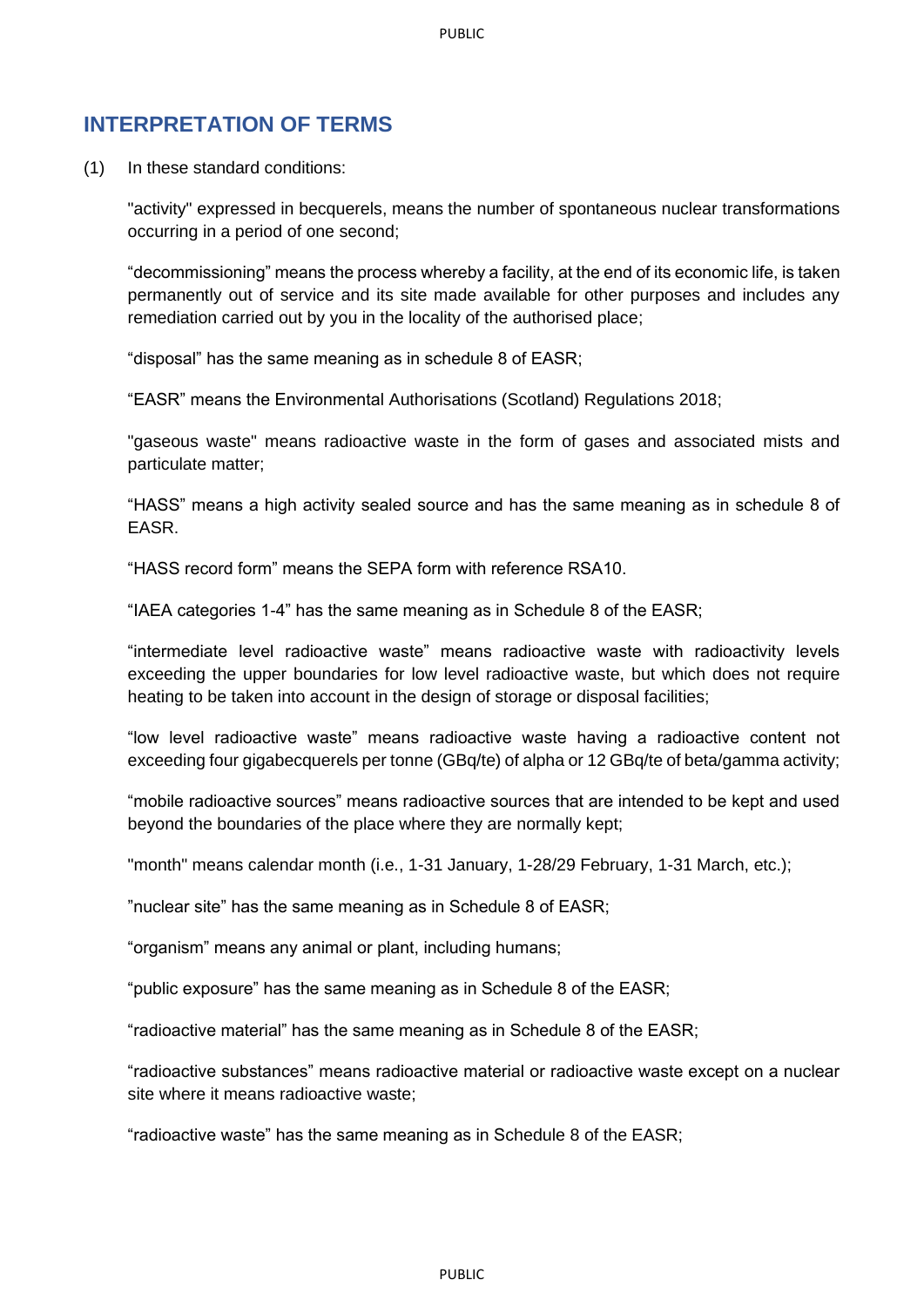"radioactive waste adviser" means a person having a current valid certificate recognising the capacity to act as a radioactive waste adviser issued by an Assessing Body approved by SEPA or a Corporate radioactive waste adviser working in accordance with Corporate Arrangements approved by SEPA;

"the Regulations" means the Environmental Authorisations (Scotland) Regulations 2018;

"sealed source" has the same meaning as in Schedule 8 of the EASR;

"security plan" means a written document made in accordance with the current version of "Security Requirements for Sealed Sources" identifying the methods, systems and controls with regards the security of the sealed sources;

"the authorised activity" means the regulated activity that your authorisation allows you to carryon;

"the authorised place" means the place you may carry on the authorised activity as specified in your authorisation;

"treatment" includes the recovery of reusable materials to make the subsequent storage or disposal of the waste more manageable;

"WWTW" means waste water treatment works;

"year" means any period of 12 consecutive months;

"you" means the authorised person.

"your authorisation" means the permit or registration issued to you in relation to the radioactive substances activity you are carrying on.

- (2)(a) In determining whether particular means are the "best practicable" for the purposes of your Authorisation, you are not required to incur expenditure whether in money, time or trouble which is, or is likely to be, grossly disproportionate to the benefits to be derived from, or likely to be derived from, or the efficacy of, or likely efficacy of, employing them, the benefits or results produced being, or likely to be, insignificant in relation to the expenditure.
	- (b) Where reference is made to the use of "best practicable means" in your Authorisation, the terms "best", "practicable" and "means" have the following meaning:

"best" – means the most effective techniques for achieving a particular objective, having due regard to technological advances (state of the art) and changes in scientific knowledge; and understanding.

"practicable" – indicates that the "means" under consideration should only be selected following an optimisation process that includes consideration of the technical viability including comparable processes, facilities or methods of operation which have recently been successfully tried out and takes into account social and economic costs and benefits.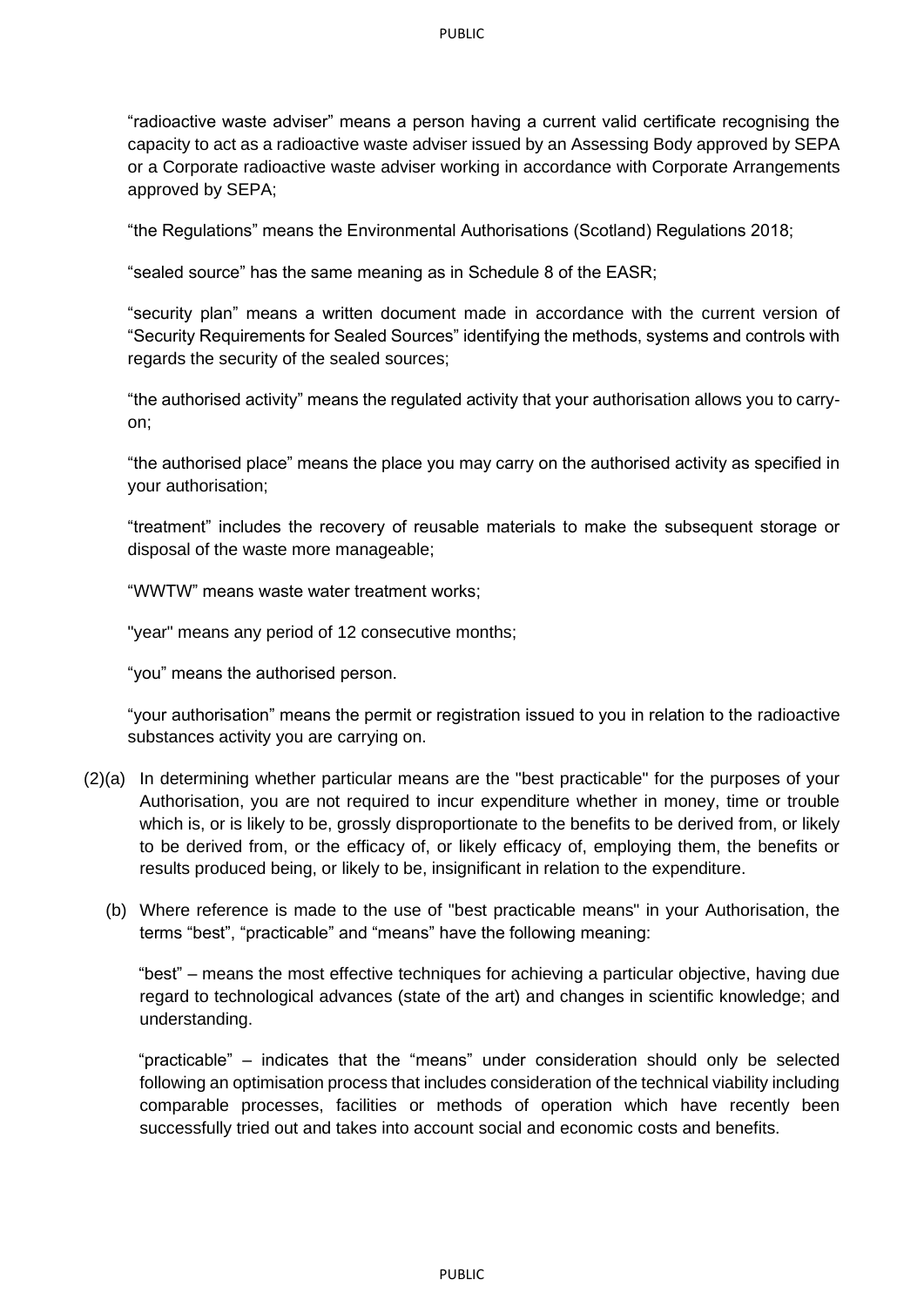"means" – includes technology, disposal options, the design, build, maintenance, operation and decommissioning of facilities, and wider management arrangements.

- (c) The social and economic costs and benefits that should be taken into account in the optimisation process used to decide what is practicable includes (where relevant):
	- economic costs
	- social benefits
	- radiological exposures to the public
	- occupational radiological exposures
	- radiological impact on the environment
	- conventional safety
	- consistency with the waste hierarchy
	- impact of the non-radioactive properties of radioactive waste
	- the generation and associated impact of non-radioactive wastes, including climate change emissions
	- the proximity principle
	- applicable government policy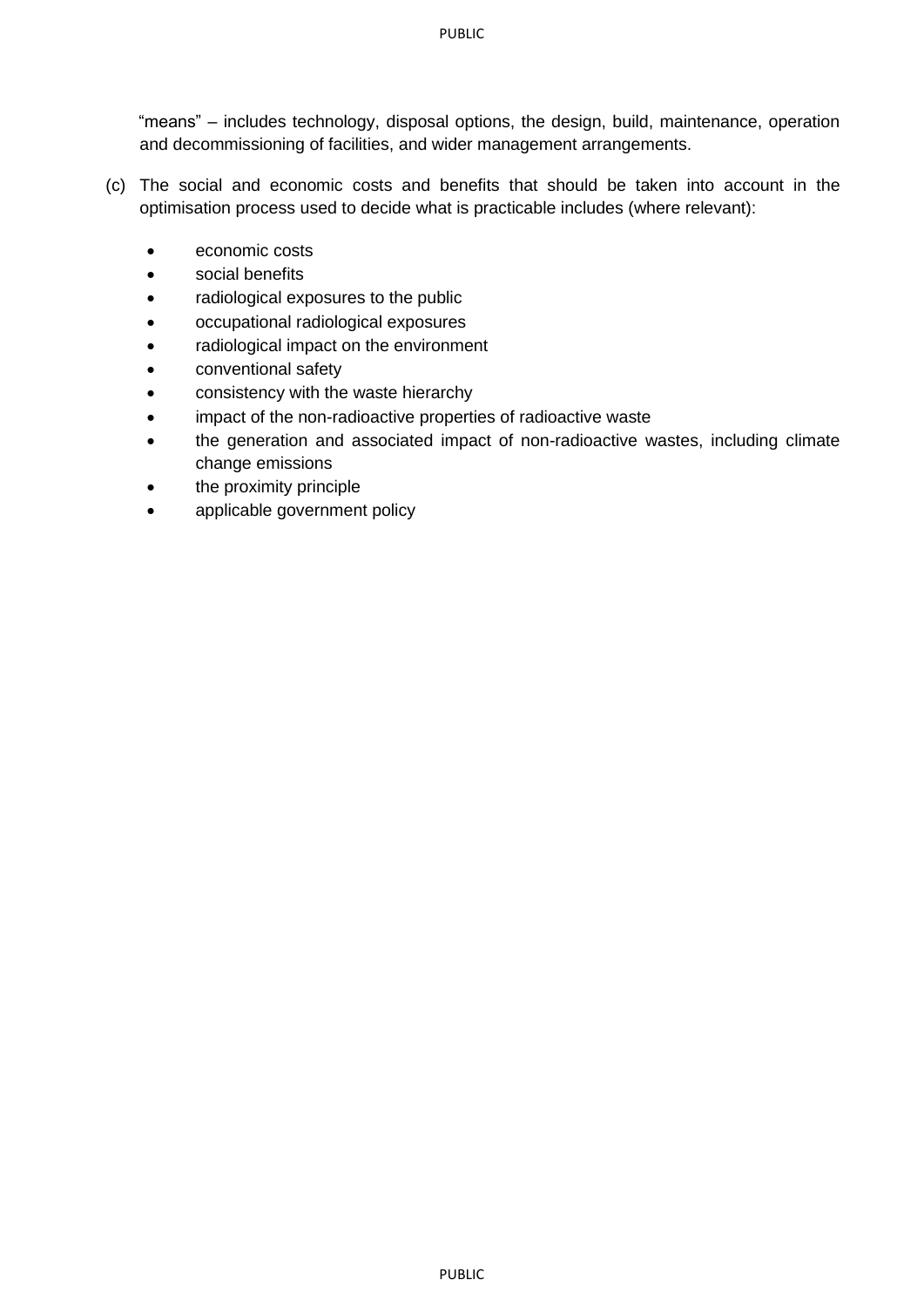# <span id="page-18-0"></span>**SCHEDULE 1: RECORD REQUIREMENTS**

| <b>Type of Authorisation</b>                                             | <b>Required Records</b>                                                                                                                    |  |  |
|--------------------------------------------------------------------------|--------------------------------------------------------------------------------------------------------------------------------------------|--|--|
|                                                                          | You must keep a record of:                                                                                                                 |  |  |
|                                                                          | 1. The date you received the radioactive material;                                                                                         |  |  |
|                                                                          | 2. The names, description of and quantities of all the radionuclides contained in<br>the radioactive material at the time you received it; |  |  |
| Registrations and permits<br>involving radioactive                       | 3. The form of the radioactive material at the time you received it;                                                                       |  |  |
| material in the form of<br>sealed or unsealed                            | 4. An inventory of all radioactive substances (including radioactively<br>contaminated items) held on the authorised place;                |  |  |
| sources                                                                  | 5. The date each radioactive material was used and the purpose for which each<br>was used;                                                 |  |  |
|                                                                          | 6. The date any radioactive substance was transferred to another person as<br>well as the name and address of that person;                 |  |  |
|                                                                          | 7. The date any radioactive material becomes radioactive waste.                                                                            |  |  |
|                                                                          | You must keep a record of:                                                                                                                 |  |  |
|                                                                          | 1. The address of each location where you have kept or used the mobile<br>radioactive sources;                                             |  |  |
| Registrations and permits<br>involving mobile                            | 2. The dates on which you brought on to or removed each mobile radioactive<br>source from the place where it is normally kept;             |  |  |
| radioactive sources                                                      | 3. The dates upon which you lent or let on hire each mobile radioactive source;                                                            |  |  |
|                                                                          | 4. The names and addresses of each person to whom you lent or let on hire the<br>mobile radioactive sources;                               |  |  |
|                                                                          | 5. The date on which the mobile radioactive sources were returned to you after<br>being lent or let on hire.                               |  |  |
|                                                                          | You must keep a transfer record, which includes as a minimum:                                                                              |  |  |
|                                                                          | 1. The physical description of the radioactive substances to be transferred;                                                               |  |  |
| Registrations and permits                                                | 2. The radionuclides contained in the radioactive substances to be transferred;                                                            |  |  |
| involving the transfer of<br>radioactive substances to<br>another person | 3. The activity of each of the radionuclides in the radioactive substances to be<br>transferred;                                           |  |  |
|                                                                          | 4. The volume or weight of the radioactive waste to be transferred;                                                                        |  |  |
|                                                                          | 5. The date any radioactive substance was transferred to another person as well<br>as the name and address of that person;                 |  |  |
| Permit involving a high<br>activity sealed source<br>(HASS)              | You must complete the HASS record form.                                                                                                    |  |  |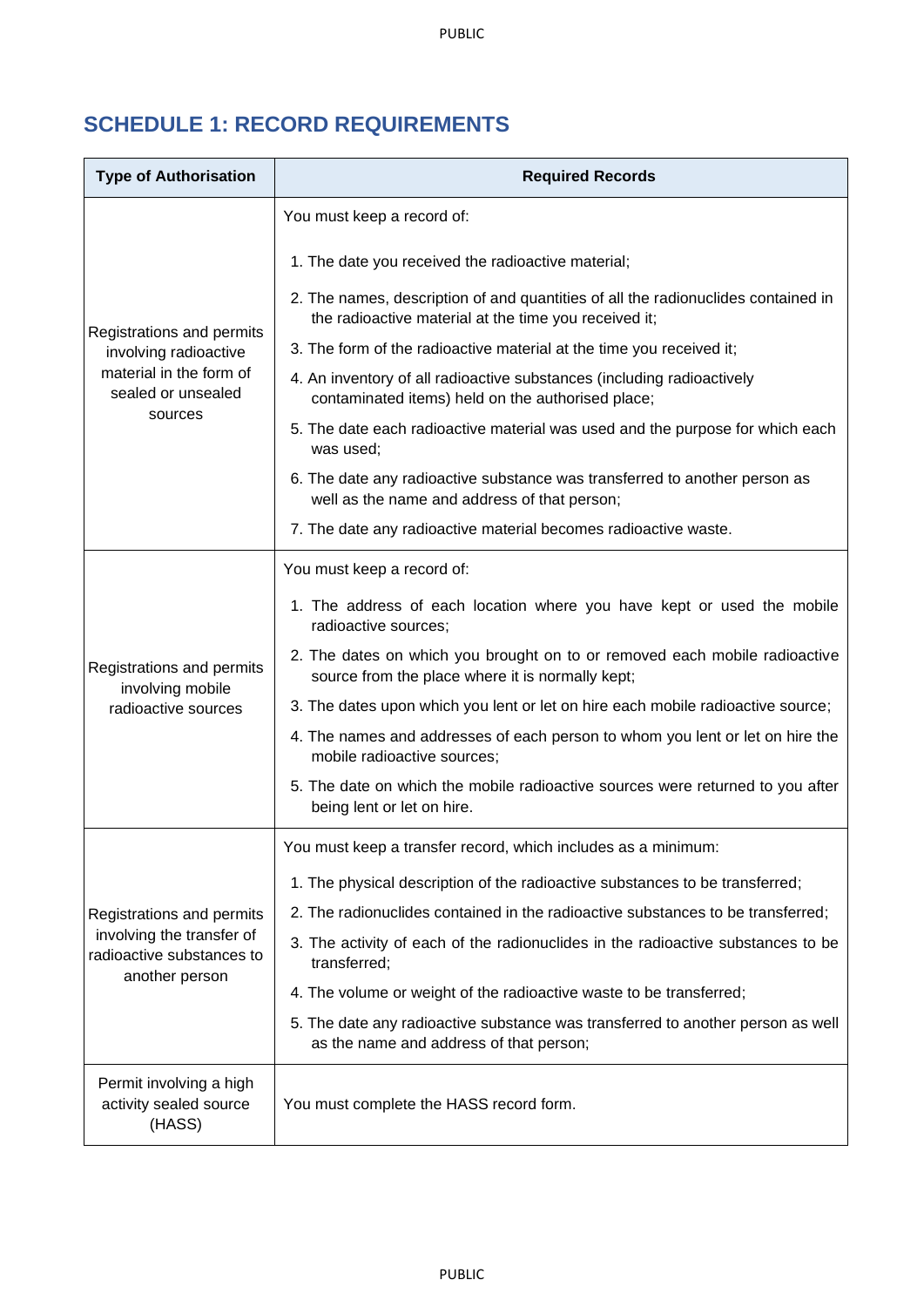# <span id="page-19-0"></span>**SCHEDULE 2: DATA RETURN REQUIREMENTS**

| <b>Type of Activity</b>                         | <b>Data Requirements</b>                                                                                                                                        | <b>Periodicity</b>                             |
|-------------------------------------------------|-----------------------------------------------------------------------------------------------------------------------------------------------------------------|------------------------------------------------|
|                                                 | You must submit the HASS record form to SEPA whenever:                                                                                                          |                                                |
| Permit involving a high                         | 1. You acquire a HASS;                                                                                                                                          |                                                |
| activity sealed source                          | 2. You transferred a HASS to another person;                                                                                                                    | Without delay                                  |
| (HASS)                                          | 3. A HASS ceases to be HASS because of radioactive<br>decay.                                                                                                    |                                                |
|                                                 | You must submit to SEPA, an end of calendar year<br>inventory of the sealed sources you hold, excluding any<br>HASS or IAEA category 5 sources, detailing:      |                                                |
| Permit involving sealed                         | 1. Number of sources;                                                                                                                                           | By the 28 <sup>th</sup> February               |
| sources that fall within                        | 2. The radionuclides contained in the sources;                                                                                                                  | each year.                                     |
| IAEA Category 3 & 4                             | 3. The maximum activity of each radionuclide held;                                                                                                              |                                                |
|                                                 | 4. The total activity of each radionuclide held; and                                                                                                            |                                                |
|                                                 | 5. The date of the inventory.                                                                                                                                   |                                                |
|                                                 | You must submit to SEPA a written summary, for each<br>calendar year of:                                                                                        |                                                |
|                                                 | 1. The radioactive substance you have discharged to the<br>environment, compared to the relevant limit (where<br>specified).                                    |                                                |
| Registration or permit for<br>non-nuclear sites | 2. The radioactive waste you have transferred to another<br>person, including:                                                                                  | By the 28 <sup>th</sup> February<br>each year. |
|                                                 | i. a description of the waste;                                                                                                                                  |                                                |
|                                                 | ii. its total volume or weight;                                                                                                                                 |                                                |
|                                                 | iii. its total radioactivity; and                                                                                                                               |                                                |
|                                                 | iv. the name and address of the receiving person.                                                                                                               |                                                |
|                                                 | You must submit to SEPA, for each calendar month, a<br>written summary of the radioactive waste that you have<br>discharged or transferred. This shall include: | 1. Not later than 28<br>days after the end of  |
|                                                 | 1. For radioactive waste you have discharged:                                                                                                                   | each month.                                    |
| Permit for a nuclear site                       | i. For each disposal limit in your permit, the total<br>radioactivity of the radionuclides or<br>group<br>of<br>radionuclides discharged;                       |                                                |
|                                                 | ii. The total radioactivity of the radionuclides or group of<br>radionuclides discharged during the rolling year<br>compared to the relevant annual limit; and  |                                                |
|                                                 | iii. The volume of aqueous liquid waste discharged.                                                                                                             |                                                |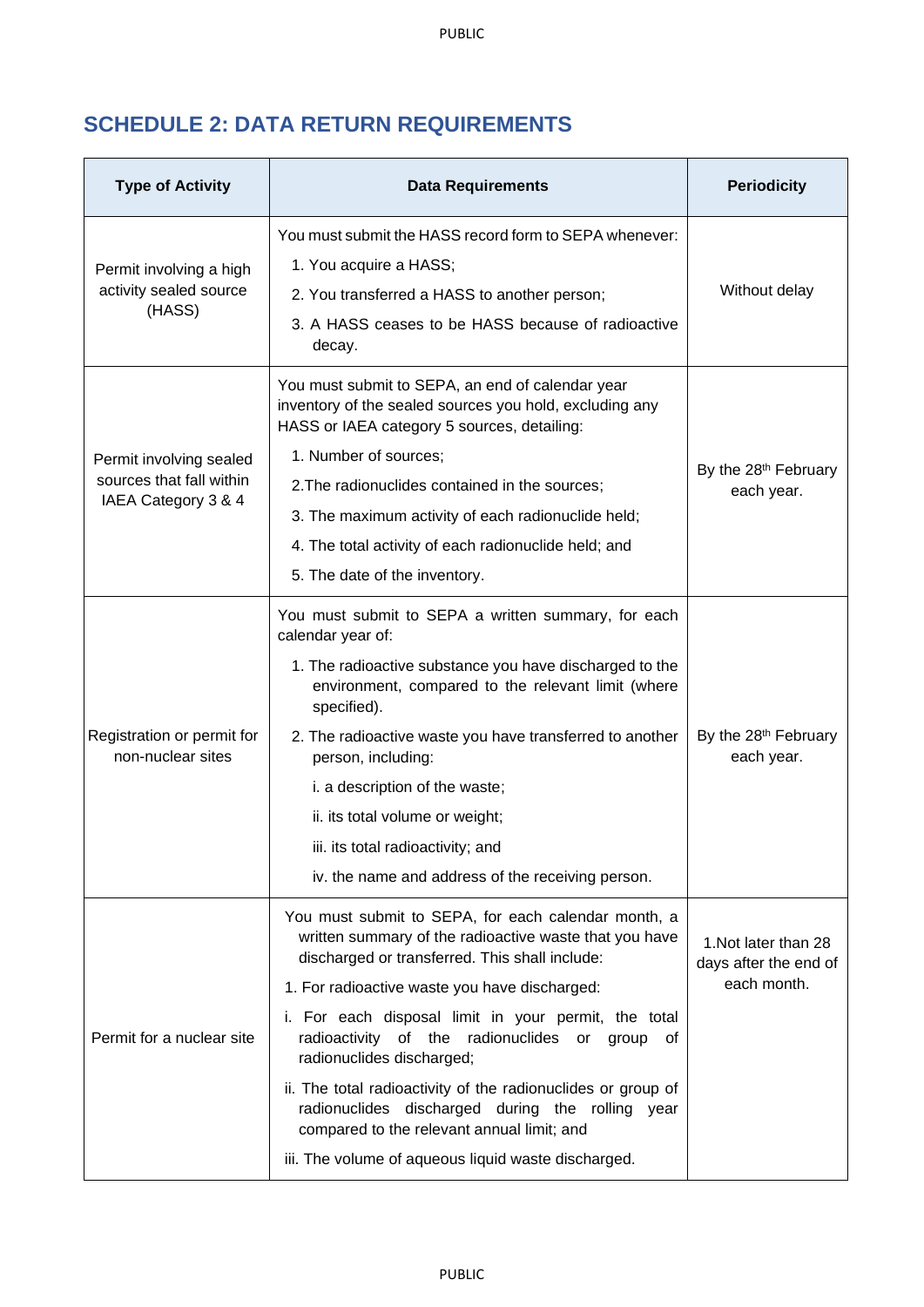|                                                                                 | 2. For radioactive waste transferred to another person, a                                                                                                                                                                                                                                                                                                                                                                                                                                                                                   | 2. Not later than 28                                                  |
|---------------------------------------------------------------------------------|---------------------------------------------------------------------------------------------------------------------------------------------------------------------------------------------------------------------------------------------------------------------------------------------------------------------------------------------------------------------------------------------------------------------------------------------------------------------------------------------------------------------------------------------|-----------------------------------------------------------------------|
|                                                                                 | written summary including:                                                                                                                                                                                                                                                                                                                                                                                                                                                                                                                  | days after the end of                                                 |
|                                                                                 | i. a description of the waste;                                                                                                                                                                                                                                                                                                                                                                                                                                                                                                              | each month.                                                           |
|                                                                                 | ii. the purpose of the transfer;                                                                                                                                                                                                                                                                                                                                                                                                                                                                                                            |                                                                       |
|                                                                                 | iii. its volume;                                                                                                                                                                                                                                                                                                                                                                                                                                                                                                                            |                                                                       |
|                                                                                 | iv. the total radioactivity; and                                                                                                                                                                                                                                                                                                                                                                                                                                                                                                            |                                                                       |
|                                                                                 | v. the name and address of the person receiving the<br>waste.                                                                                                                                                                                                                                                                                                                                                                                                                                                                               |                                                                       |
|                                                                                 | You must report the discharges in accordance with joint<br>agencies' document "Radiological Monitoring Technical<br>Guidance Note 1 Standardised Reporting of Radioactive<br>Discharges from Nuclear Sites".                                                                                                                                                                                                                                                                                                                                |                                                                       |
| Registration or permit<br>involving an<br>environmental monitoring<br>programme | You must submit to SEPA a summary of the results of the<br>environmental monitoring programme and a written report<br>including a 12-month rolling assessment of the results in<br>respect of the radiation exposure of the public and trends<br>radioactivity<br>concentration<br>in the<br>environment<br>in.<br>highlighting any reported value which exceeds the mean<br>plus 3 standard deviations of the previous 12 reported<br>values and, as far as reasonably practicable, provide an<br>explanation for any such elevated value. | Not later than 90<br>days after the end of<br>each 3-month<br>period. |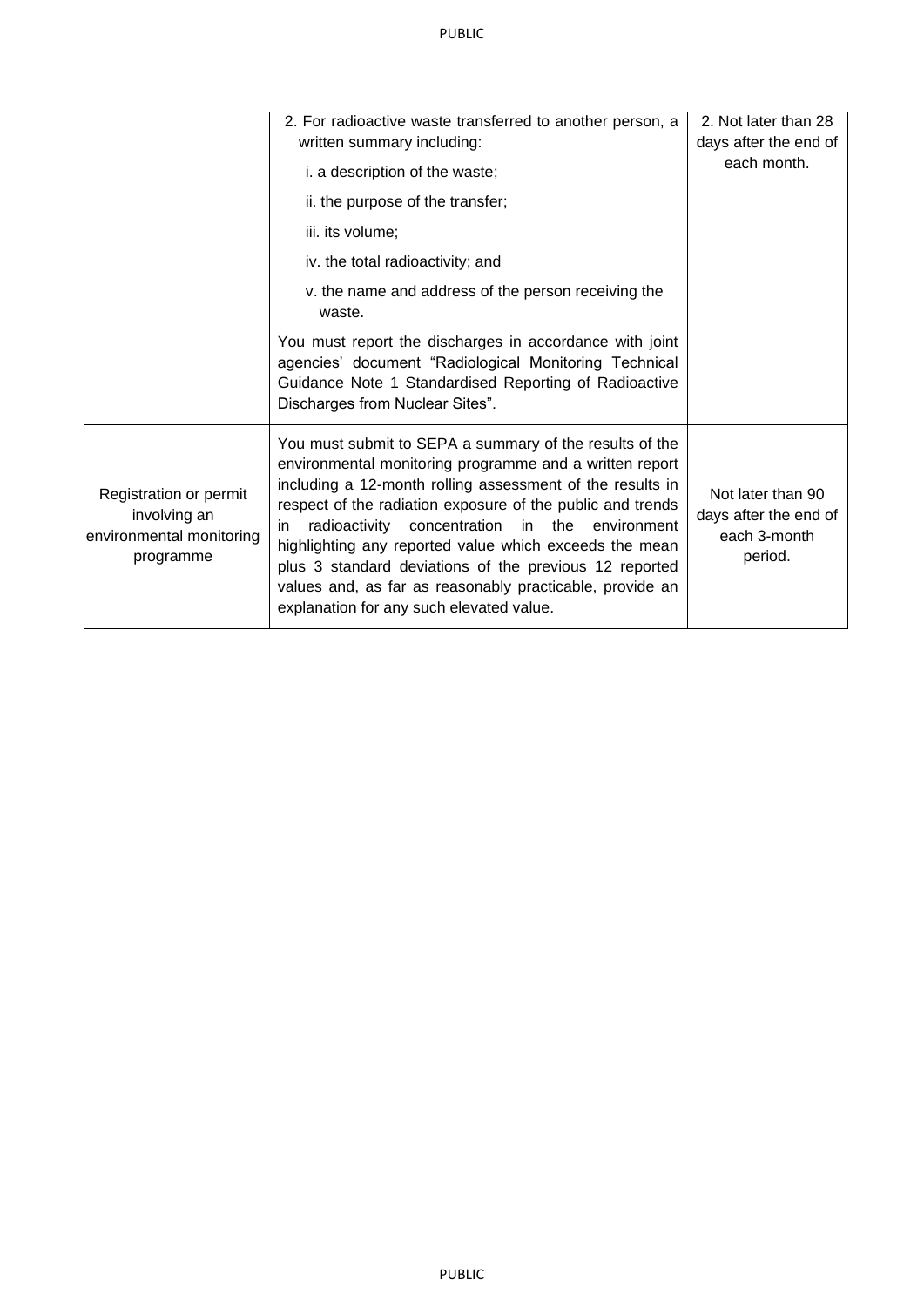# <span id="page-21-0"></span>**SCHEDULE 3: SUMMARY OF INFORMATION REQUIREMENTS**

| <b>Type of</b><br><b>Activity</b>           | <b>Relevant</b><br>standard<br>condition | <b>Event, circumstances</b><br>or incident                                                                                                            | <b>Information to submitted</b>                                                                                                                                                                                                                     | <b>Timing</b>                                            |
|---------------------------------------------|------------------------------------------|-------------------------------------------------------------------------------------------------------------------------------------------------------|-----------------------------------------------------------------------------------------------------------------------------------------------------------------------------------------------------------------------------------------------------|----------------------------------------------------------|
| All activities                              | A.9.1                                    | If you believe that you<br>(or anyone else) are<br>contravening, has<br>contravened or might<br>contravene a<br>requirement of your<br>authorisation. | Details of the event                                                                                                                                                                                                                                | Without delay by<br>telephone, followed<br>up in writing |
| All radioactive<br>substances<br>activities | A.10.1.b                                 | You stop carrying out<br>the authorised<br>radioactive substances<br>activity                                                                         | 1. Date you intend to stop<br>carrying out the<br>authorised activity.<br>2. What you intend to do<br>with the radioactive<br>substances.                                                                                                           | 28 days before the<br>event                              |
|                                             | A.10.1.a                                 | You cease to occupy<br>the authorised place                                                                                                           | 1. Date you intend to cease<br>to occupy the authorised<br>place.<br>2. What you intend to do<br>with the radioactive<br>substances.                                                                                                                | 28 days before the<br>event                              |
|                                             | B.9.1                                    | Lost and stolen<br>radioactive substances                                                                                                             | 1. Description of the<br>radioactive source.<br>2. Date source was last<br>accounted for.<br>3. Last known location of<br>the source.<br>4. Description of the<br>measures taken to<br>recover the source.<br>5. Any other relevant<br>information. | Without delay by<br>telephone, followed<br>up in writing |
| Transfers of<br>radioactive<br>waste        | C.3.2                                    | An intention to transfer<br>radioactive waste to a<br>person for the first time                                                                       | 1. Name and address of<br>the person.<br>2. Type of waste to be<br>transferred.<br>3. Evidence that the person<br>is willing, in principle, to<br>accept the waste; and                                                                             | At least 28 days<br>before the proposed<br>transfer      |